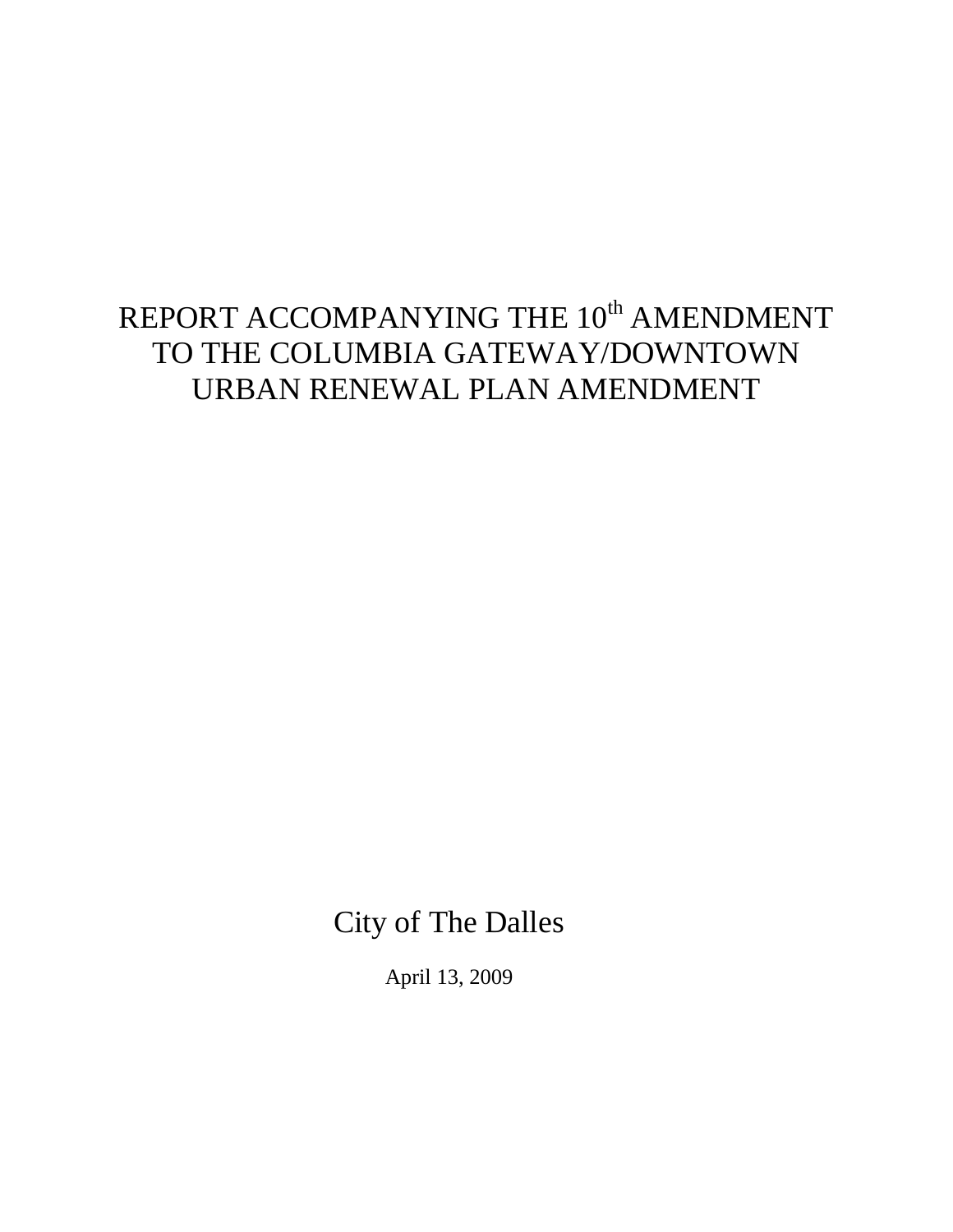### **TABLE OF CONTENTS**

| $\mathbf{I}$ |                                                                                                                                                 |
|--------------|-------------------------------------------------------------------------------------------------------------------------------------------------|
| $\Pi$ .      | EXISTING PHYSICAL, SOCIAL AND ECONOMIC CONDITIONS AND IMPACT ON                                                                                 |
| Ш.           | REASONS FOR SELECTION OF EACH URBAN RENEWAL AREA IN THE PLAN 21                                                                                 |
|              | IV. THE RELATIONSHIP BETWEEN URBAN RENEWAL PROJECTS AND THE EXISTING                                                                            |
| $V_{\perp}$  | THE ESTIMATED TOTAL COST OF EACH PROJECT AND THE SOURCES OF MONEYS TO                                                                           |
|              |                                                                                                                                                 |
|              | IX. IMPACT OF THE TAX INCREMENT FINANCING, BOTH UNTIL AND AFTER THE<br>INDEBTEDNESS IS REPAID, UPON ALL ENTITIES LEVYING TAXES UPON PROPERTY IN |
| $X_{-}$      |                                                                                                                                                 |
|              | XI. COMPLIANCE WITH STATUTORY LIMITS ON ASSESSED VALUE AND SIZE OF URBAN                                                                        |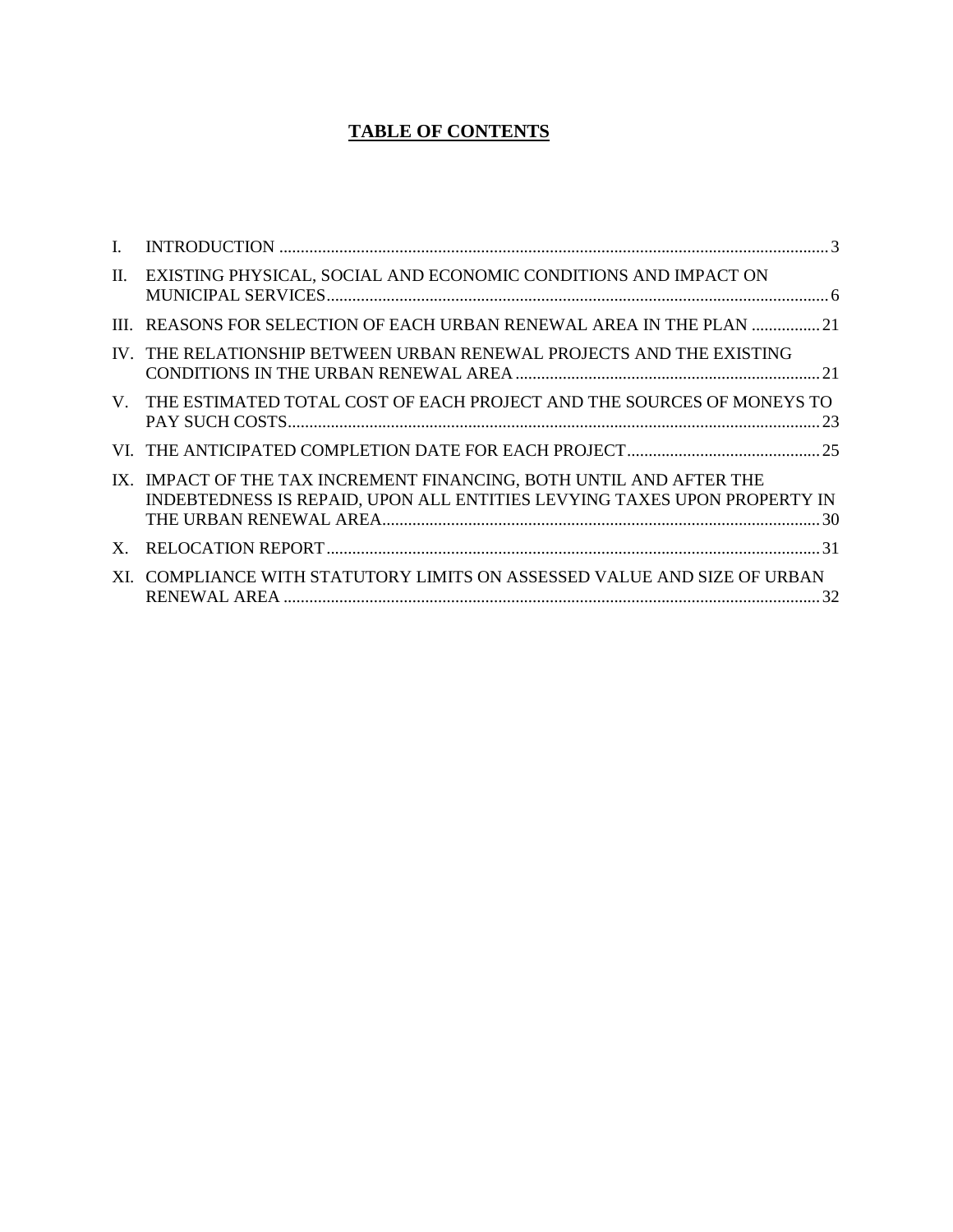### <span id="page-2-0"></span>**I. INTRODUCTION**

The Columbia Gateway/Downtown Urban Renewal Report (the "Report") contains background information and project details for the 10th Amendment to the Columbia Gateway/Downtown Urban Renewal Plan (the "Plan"). The Report is not a legal part of the Plan but is intended to provide public information and a basis for the findings made by the City Council as part of its approval of the Plan. State law requires that, for an amendment that increases a plan's maximum indebtedness, the report accompanying the plan address conditions in the entirety of the plan area. Therefore, this Report includes information relating to the Plan area, as it may be amended by the  $10<sup>th</sup>$  Amendment.

The Report provides the information required in ORS 457.085(3). The format of the Report is based on this statute.

The Area is shown in Figure 1. The new properties to be added to the Area are outlined in Figure 2. These parcels relate to the greenway project (west end of Area) and a redevelopment project (east end of Area).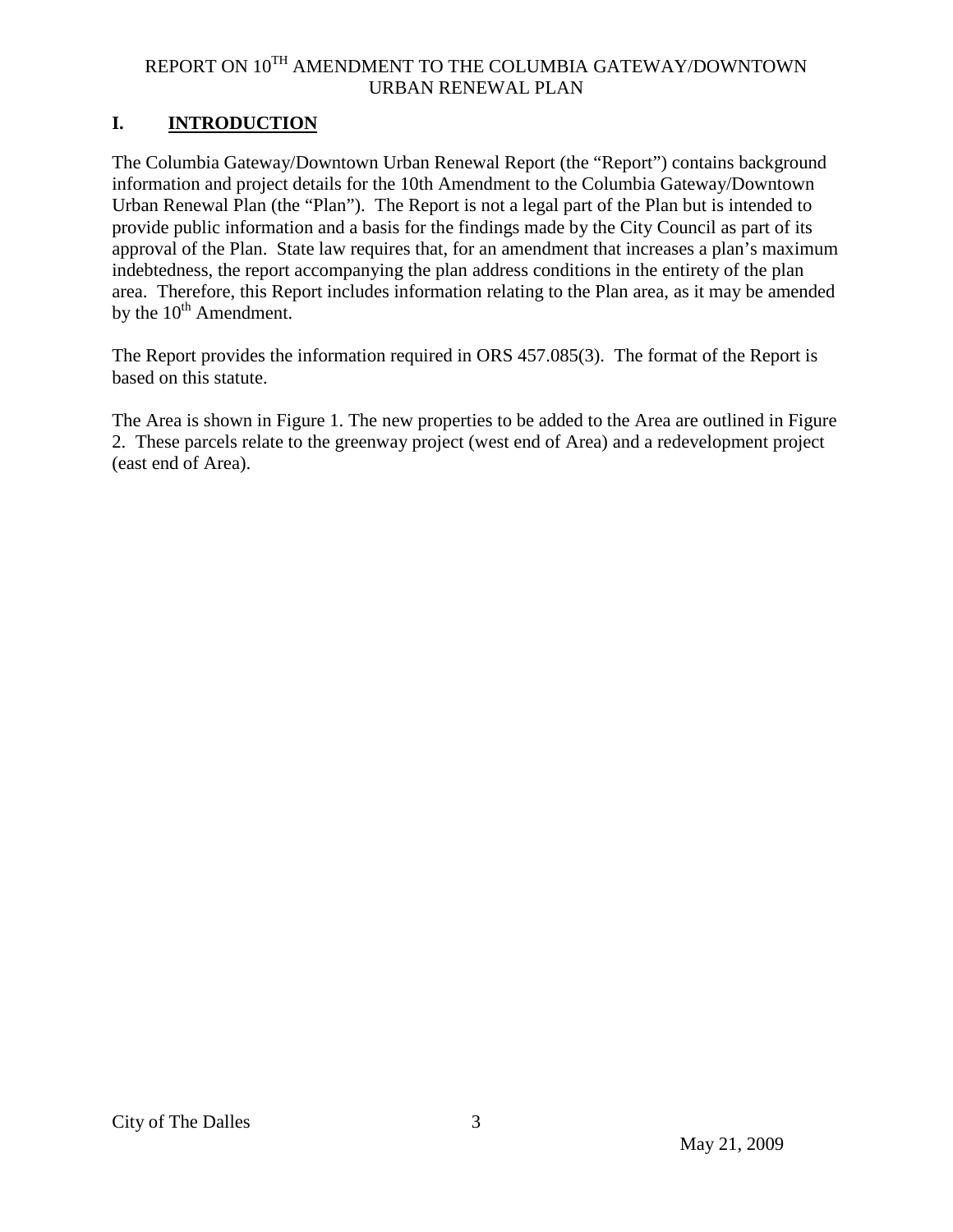

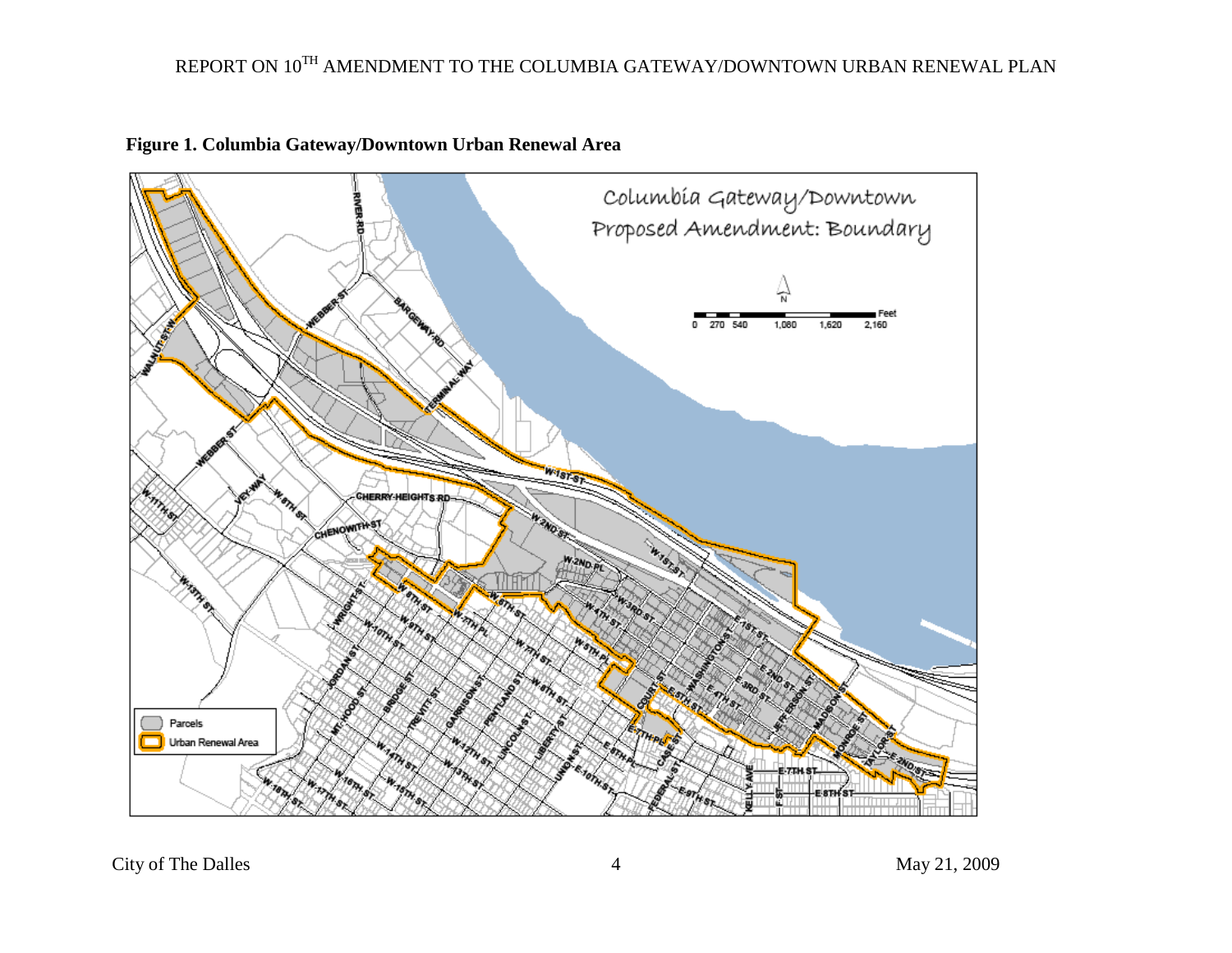

**Figure 2. Parcels to be Added to Columbia Gateway/Downtown Urban Renewal Area**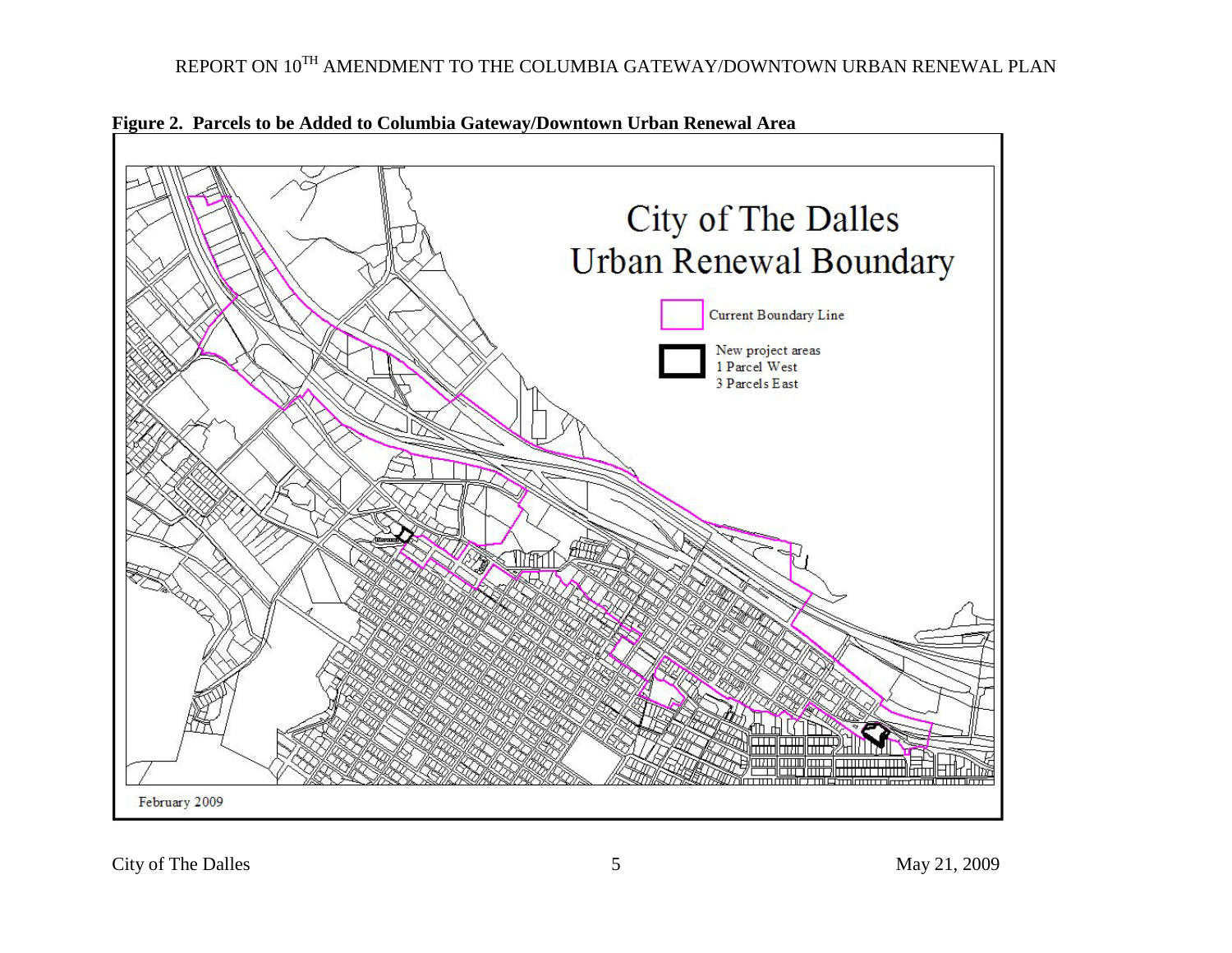### <span id="page-5-0"></span>**II. EXISTING PHYSICAL, SOCIAL AND ECONOMIC CONDITIONS AND IMPACT ON MUNICIPAL SERVICES**

This section of the Report describes existing conditions within the Columbia Gateway/Downtown Urban Renewal Area (the "Area"), documenting the occurrence of "blighted areas" as defined by ORS 457.010(1).

### **A. Physical Conditions**

### 1. *Land Use*

The Area, shown in Figure 1 above, contains approximately 176.9 acres of parcels and 142.8 acres of right of way, for a total of 319.7 acres.

The Columbia River borders the northern side of the Area. The eastern boundary is the eastern edge of the central business core of downtown The Dalles. The western boundary is elongated and contains industrial properties to the west of the downtown. Transportation within the Area is conducted mainly along  $2<sup>nd</sup>$  and  $3<sup>rd</sup>$  Streets.

An analysis of property classification data from Wasco County 2008-09 Assessment and Taxation database was used to determine the land use designation of parcels in the Area. The largest portion (38.96 percent) of the Area is classified as Commercial Improved, as shown in Table 1, "Existing Land Use (FY 2008-09)." Total commercial uses account for 23.62 percent of the Area. Government/Non Profit uses account for 24.49 percent of the Area. Right of way comprises 44 percent of the Area.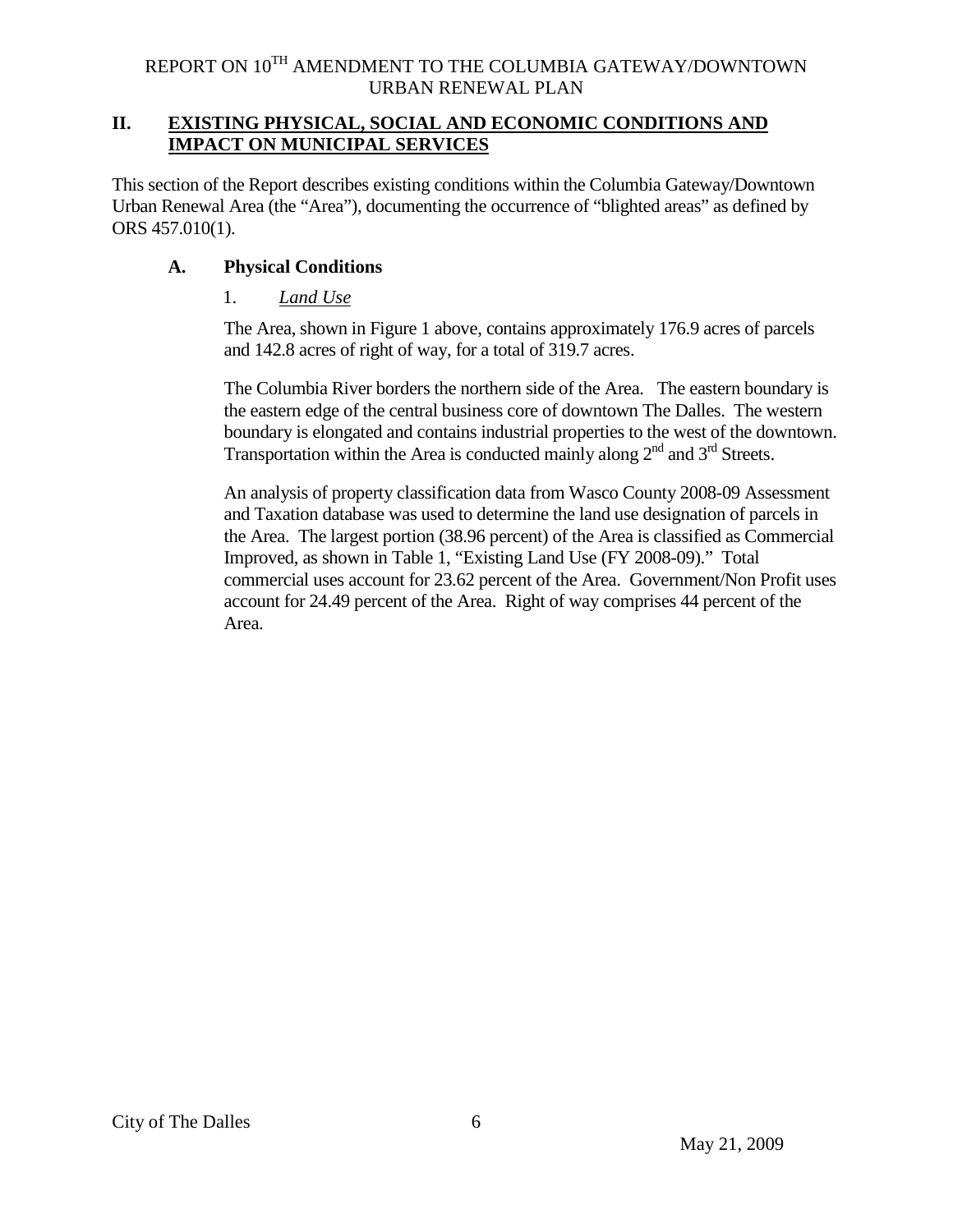| <b>Land Use</b>      | Code  | # Parcels                | <b>Acreage</b> | % of Total |
|----------------------|-------|--------------------------|----------------|------------|
| Res Unbuildable      | 10    | 3                        | 0.4            | 0.14%      |
| <b>Res Historic</b>  | 14    | 2                        | 0.1            | 0.03%      |
| Com<br>Unbuildable   | 20    | 2                        | 0.5            | 0.16%      |
| Com Historic         | 24    | 7                        | 0.8            | 0.26%      |
| Ind Unbuildable      | 30    | 1                        | 0.1            | 0.03%      |
| <b>Res Vacant</b>    | 100   | 4                        | 0.4            | 0.13%      |
| Res                  | 101   | 29                       | 3.6            | 1.14%      |
| Res Multi-Story      |       |                          |                | 0.00%      |
| Res/Com imp          | 121   | 46                       | 9.0            | 2.82%      |
| Com Vacant           | 200   | 24                       | 4.4            | 1.36%      |
| Com Improved         | 201   | 211                      | 49.9           | 15.61%     |
| Com, part EX         | 204   | 6                        | 8.1            | 2.53%      |
| Com MS               | 209   | 2                        | $\overline{2}$ | 0.63%      |
| Com/Ind              | 231   | $\overline{\mathcal{A}}$ | 9.8            | 3.07%      |
| Industrial           | 300's | 10                       | 7.4            | 2.31%      |
| Multistory           | 701   | $\overline{2}$           | 2              | 0.63%      |
| Gov't/Non-<br>Profit | 900's | 84                       | 78.3           | 24.49%     |
| Right of Way         |       |                          | 142.8          | 44.66%     |

**Table 1. Existing Land Use of Proposed Area (FY 2008-2009)**

*Source: Wasco County Assessor by Wasco County GIS*

# **Table 1a. Existing Land Combining Categories**

| <b>Land Use</b>      | Code | # Parcels      | <b>Acreage</b> | % of Total |
|----------------------|------|----------------|----------------|------------|
| Residential          |      | 84             | 13.61          | 4.26%      |
| Commercial           |      | 256            | 75.51          | 23.62%     |
| Industrial           |      | 11             | 7.51           | 2.35%      |
| Multi-Story          |      | $\overline{2}$ | 2.00           | 0.63%      |
| Gov't/Non-<br>Profit |      | 84             | 78.30          | 24.49%     |
| Right of Way         |      |                | 142.80         | 44.66%     |
| <b>Totals</b>        |      | 437            | 319.73         | 100.00%    |

*Source: Wasco County Assessor by Wasco County GIS*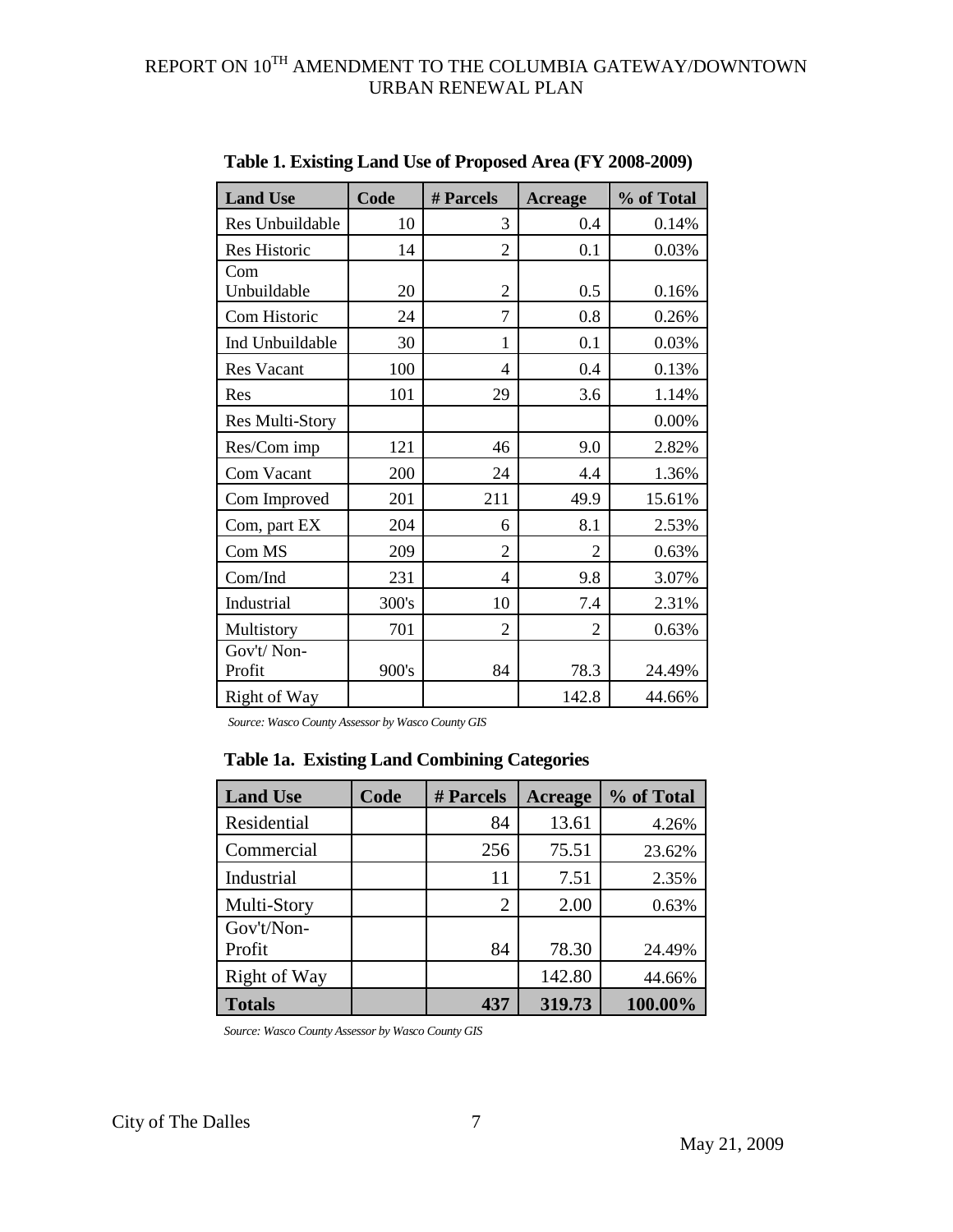### 2. *Zoning*

As illustrated in Table 2 and Figure 3, 20.20 percent (64.6 acres) is zoned Central Business District. The Commercial/Light Industrial zone represents 49.4 acres or 15.45 percent of the Area. The remaining zones represent 19.70 percent of the Area and right of way represents 44.65 percent of the Area.

| <b>Zoning and Comprehensive Plan</b><br><b>Designations</b> | <b>Parcels</b> | Acres  | % of Total<br>(Acres) |
|-------------------------------------------------------------|----------------|--------|-----------------------|
| Industrial                                                  | 15             | 20.5   | 6.41%                 |
| <b>Commercial General</b>                                   | 13             | 10     | 3.13%                 |
| <b>Recreational Commercial</b>                              | $\overline{2}$ | 6.4    | 2.00%                 |
| Commercial/Light Industrial                                 | 40             | 49.4   | 15.45%                |
| <b>Central Business Commercial</b>                          | 318            | 64.6   | 20.20%                |
| Park/Open Space                                             | 8              | 15.6   | 4.88%                 |
| <b>High Density Residential</b>                             | 41             | 10.49  | 3.28%                 |
| Right of Way                                                |                | 142.8  | 44.65%                |
| Total                                                       |                | 319.79 | 100.00%               |

### **Table 2. Existing Zoning of Proposed Area**

*Source: Wasco County GIS*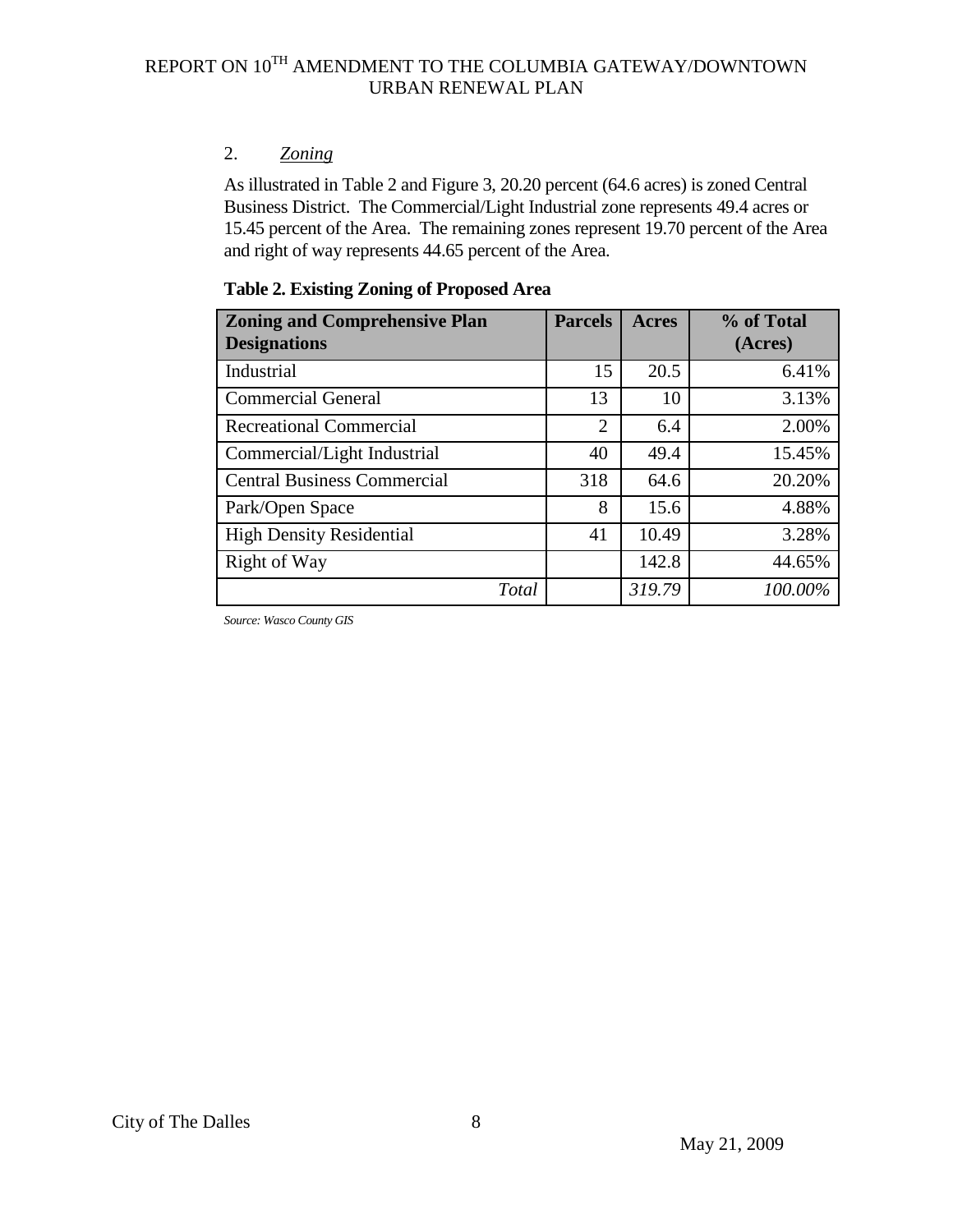

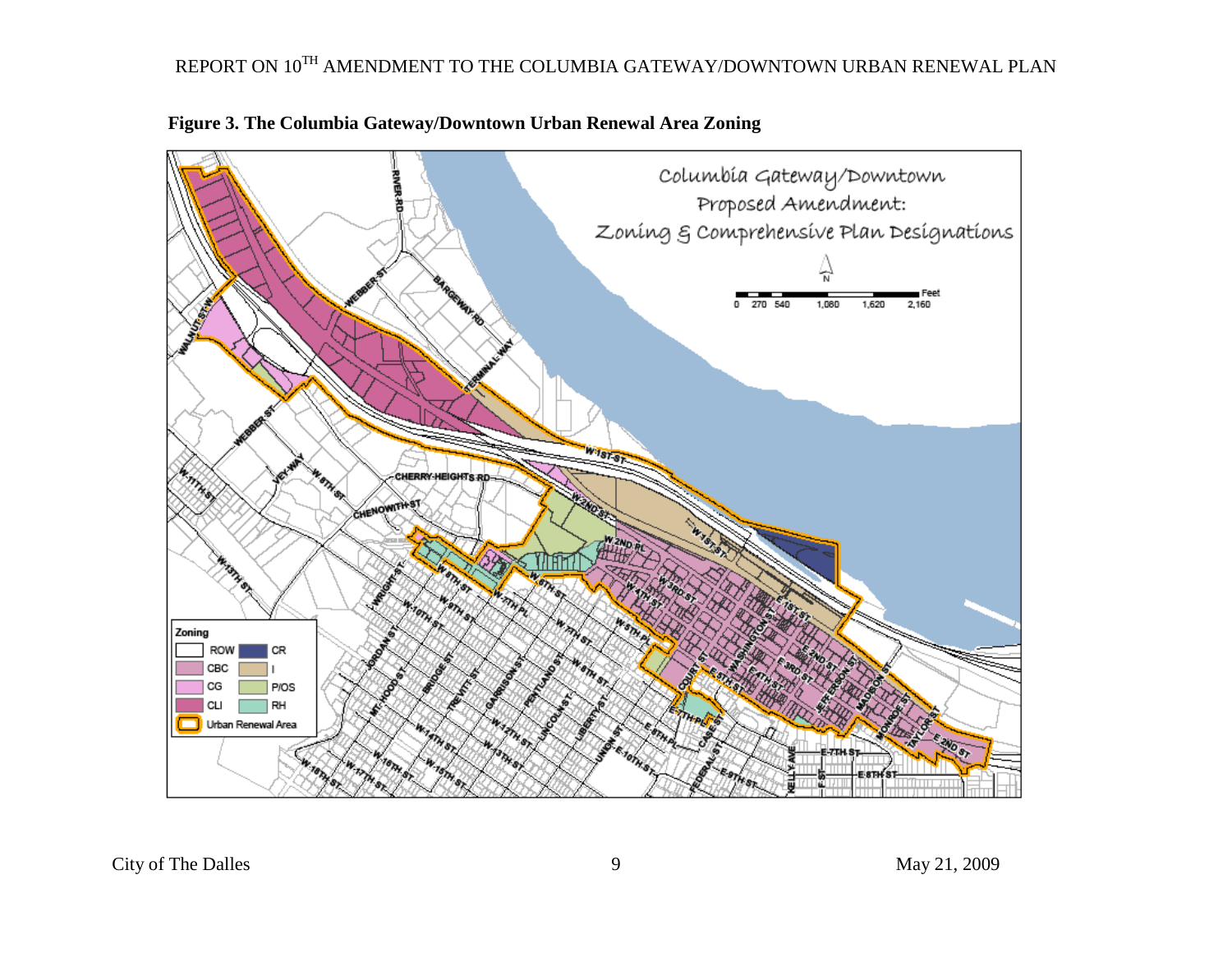### **B. Infrastructure**

### 1. *Transportation*

Running east and west through the downtown of The Dalles are  $2<sup>nd</sup>$  and  $3<sup>rd</sup>$ Streets, which compose a major transportation corridor. The streets are characterized by a lack of streetscape improvements in the Area. The east entrance to the downtown is inefficient and in need of upgrading. Designs for this have been approved by the City Engineer and construction is expected in the near future. The east entrance is inadequate and poorly designed and the streetscape improvements are inadequate to meet the demands of projected development in the Area and constitute blight in accordance with ORS 457.050(1)(e).

The classifications of streets in the Area as designated in the Transportation Systems Plan, prepared in June of 1999, and updated in June and December of 2006, are as follows:

### Arterials

- a. 2nd Street from Webber Street East Area Boundary
- b.  $3<sup>rd</sup>$  Street from Lincoln Street to  $2<sup>nd</sup>$  Street
- c. Webber Street from south Area Boundary to 2<sup>nd</sup> Street
- d. Cherry Heights Road from Area Boundary to 2<sup>nd</sup> Street
- e. Lincoln Street from  $2<sup>nd</sup>$  Street to  $3<sup>rd</sup>$  Street

### Minor Arterials

- a.  $6<sup>th</sup>$  Street from Jordan Street west
- b. Union Street from  $3<sup>rd</sup>$  Street to West  $1<sup>st</sup>$  Street
- c. West 1<sup>st</sup> Street from Union Street to west edge of Area
- d. Webber Street from West 1<sup>st</sup> Street to West 2<sup>nd</sup> Street
- e. Washington Street from  $2<sup>nd</sup>$  Street to  $4<sup>th</sup>$  Street
- f. Brewery Grade at the east edge of the Area where it intersects Hwy 30

### Major Collectors

- a. Webber Street from  $2<sup>nd</sup>$  Street to west Area boundary
- b.  $3<sup>rd</sup>$  Place within the Area boundary
- c. 3rd Street from 3rd Place to Lincoln
- d.  $4^{\text{th}}$  Street
- e. Union Street from  $3<sup>rd</sup>$  Street to  $5<sup>th</sup>$  Street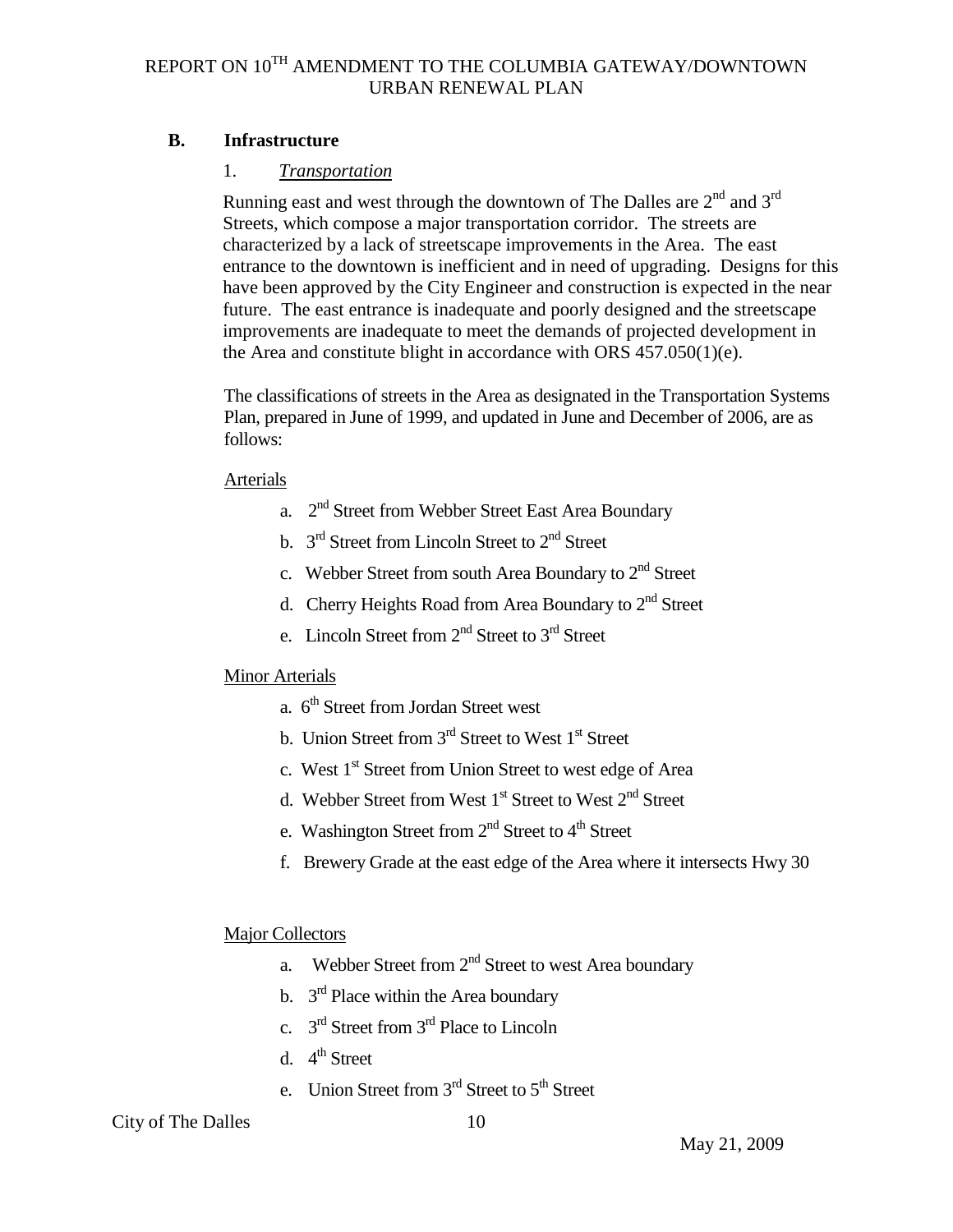- f. 2nd Street from Webber Street to west end of Area
- g.  $4^{\text{th}}$  Street from Jefferson to East 9<sup>th</sup> Street
- h. Federal Street from  $2<sup>nd</sup>$  Street to  $4<sup>th</sup>$  Street
- i. Madison Street from  $1<sup>st</sup>$  Street to  $3<sup>rd</sup>$  Street
- i. Court Street from  $1<sup>st</sup>$  Street to  $2<sup>nd</sup>$  Street
- k. Washington Street from  $1<sup>st</sup>$  Street to  $2<sup>nd</sup>$  Street

The remaining streets in the Area are classified as Local Streets.

There are no existing bike lanes in the Area. There is a proposed bike path along the Columbia River. There is a proposed bike path shown along the Mill Creek Greenway, which will eventually connect within the Area and connect to the waterfront path. There are many "shared roadways" within the Area. These are roads where bicycle travel is anticipated, but where separate bike lanes will not be designated. The Dalles Bicycle Master Plan, completed in June of 1993, can be found on the City of The Dalles website. Since it does not propose improvements for these shared roadways, they are not explicitly detailed within this document.

#### **Streets**

According to city staff, the following streets in the Area are in good/excellent condition:

Court Street- from  $4^{th}$  to  $5^{th}$  Avenue East 5<sup>th</sup> Street from Union Street to Washington Street Union Street to West 1<sup>st</sup> Avenue from railroad to railroad

The reminder of the streets would be classified as poor-failing condition.

Most of the paved streets within the downtown portion of the Area are built to city standards in that they have curbs, gutters and sidewalks. However, streetscape improvements occur only on 2<sup>nd</sup> Street. This same level of streetscape improvements is necessary for  $1^{st}$  Street,  $3^{rd}$  Street and  $4^{th}$  Street.

The streets are therefore inadequate, and constitute a blighting condition under ORS 457.010(1)(e).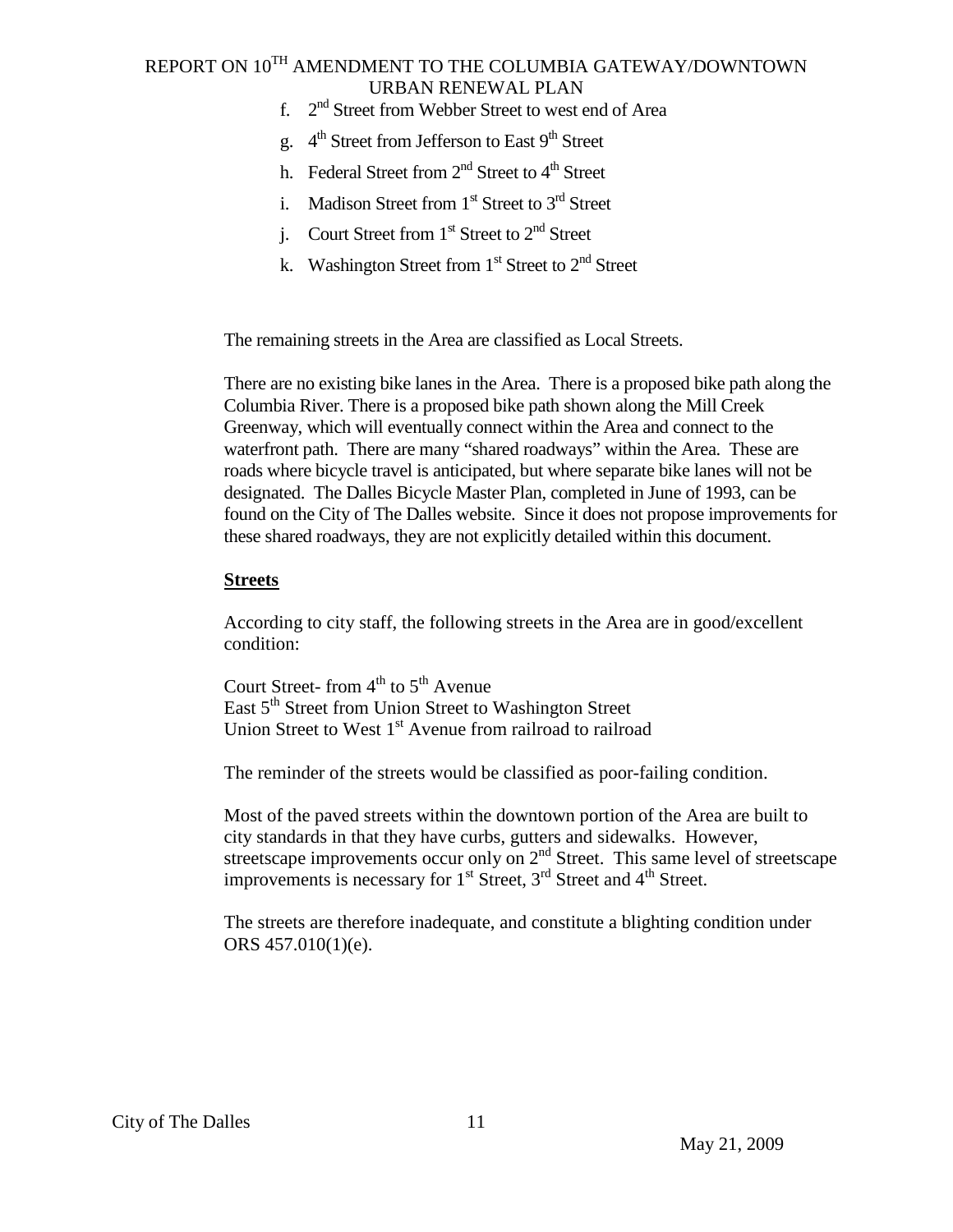### 2. *Water, Sewer and Storm Drainage Facilities*

#### Water:

In March of 2009, the City of The Dalles Public Works Department conducted an inventory and assessment of the Water Mains within the proposed boundary for the Urban Renewal Agency (Columbia Gateway/Downtown). The mains were found to be in fair to good condition **except** for the following:

- a. Main on 1<sup>st</sup> Street from Union Street to Monroe Street
- b. Main on Union Street from 1<sup>st</sup> Street to 7th Street
- c. Main on  $3<sup>rd</sup>$  Street from Union Street to Brewery Grade
- d. Main on Madison Street from  $1<sup>st</sup>$  Street to  $3<sup>rd</sup>$  Street
- e. Main on Jefferson Street from  $1<sup>st</sup>$  Street to  $4<sup>th</sup>$  Street minus section replaced with  $2<sup>nd</sup>$  Street Project
- f. Main on Federal Street from  $1<sup>st</sup>$  Street to  $5<sup>th</sup>$  Street minus section replaced with 2<sup>nd</sup> Street Project
- g. Main in the alley between  $4<sup>th</sup>$  Street and  $5<sup>th</sup>$  Street from Laughlin Street to Court Street
- h. Main on  $4^{th}$  Street from Jefferson Street to  $3^{rd}$  Place
- i. Main in the alley between  $7<sup>th</sup>$  Street and  $8<sup>th</sup>$  Street from Union Street to Liberty Street
- j. Main in 6<sup>th</sup> Street from Third Place to Trevitt Street

There is a CIP project planned for Second Street at Webber Street for upsizing to an 18-inch main in the Area.

In addition to the above information, the Fire District has requested water line upgrades in the Area to increase the capacity of the lines. This is included as a project activity under streetscape improvements. The water system is, therefore, inadequate, and constitutes a blighting condition under ORS 457.010(1)(e).

### Sanitary Sewer:

In April of 2009, The City of The Dalles Public Works Department conducted an inventory and assessment of the sanitary sewer mains within the Area. The mains were found to be in fair to good condition **except** for the following:

- a) Main on Union Street from  $7<sup>th</sup>$  Street to  $4<sup>th</sup>$  Street
- b) All mains from  $4<sup>th</sup>$  Street to  $2<sup>nd</sup>$  Street between Union Street and Taylor Street
- c) Main on Taylor Street from  $2<sup>nd</sup>$  Street to  $1<sup>st</sup>$  Street
- d) Main on 1<sup>st</sup> Street from Jefferson Street to Monroe Street
- e) Main on  $2<sup>nd</sup>$  Street from Taylor Street to Brewery Grade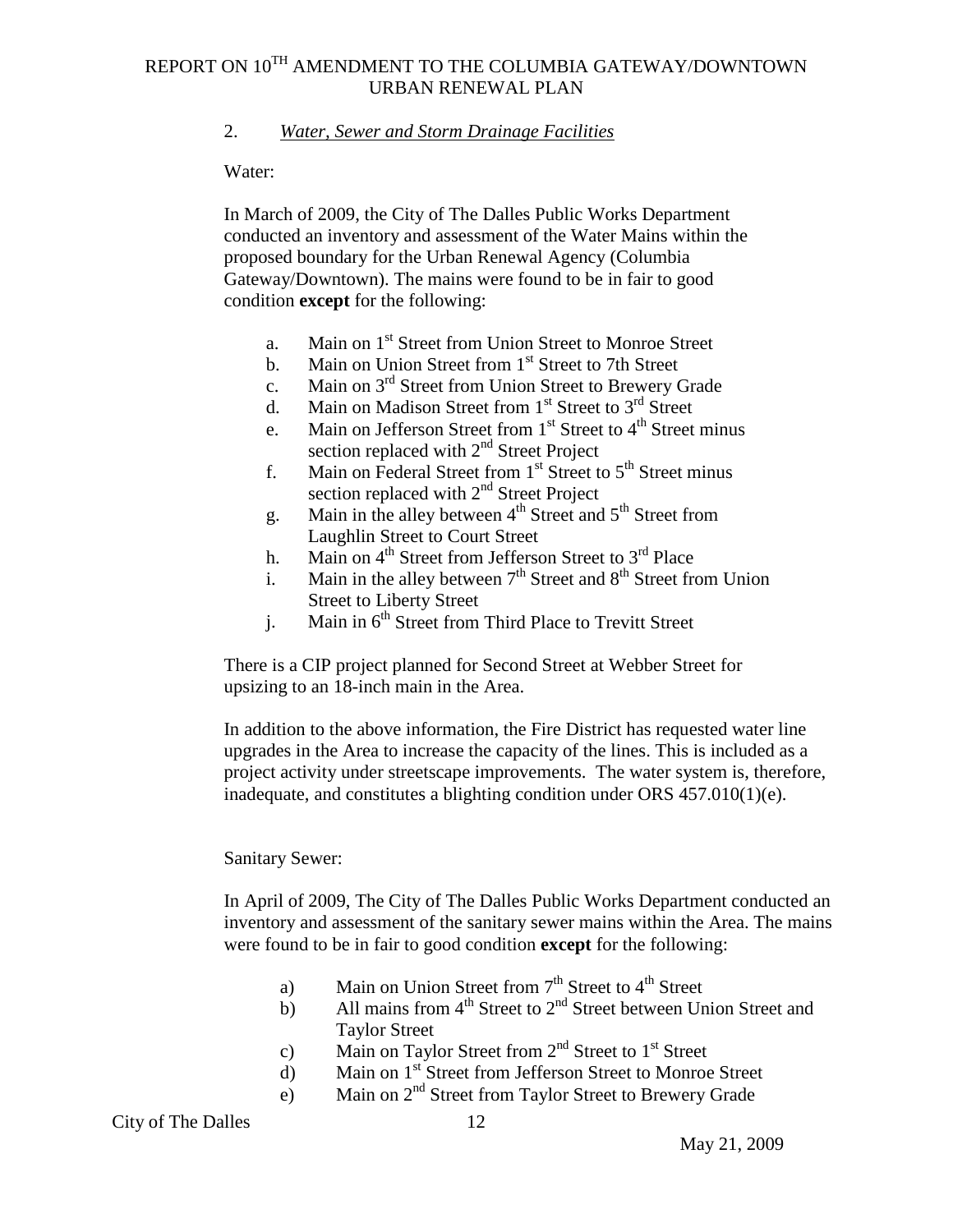- f) Main on Laughlin Street from  $5<sup>th</sup>$  Street to  $3<sup>rd</sup>$  Street
- g) Main on Lincoln Street from  $4<sup>th</sup>$  Street to  $2<sup>nd</sup>$  Street
- h) Main on  $6<sup>th</sup>$  Street and  $3<sup>rd</sup>$  Place north to Mill Creek
- i) Main on  $6<sup>th</sup>$  Street all along Mill Creek to  $3<sup>rd</sup>$  Place
- j) Main on Bridge Street from  $7<sup>th</sup>$  Street to  $6<sup>th</sup>$  Street
- k) Main on Mt Hood Street from  $8^{th}$  Street to  $7^{th}$  Street
- l) Main on Jordan Street from  $8<sup>th</sup>$  Street to  $7<sup>th</sup>$  Street
- m) Main on 2000 Block of West  $2<sup>nd</sup>$  Street along railroad tracks to Webber Street

There is a CIP project planned for the following:

- a) Main from 8<sup>th</sup> Street and Jordan Street to 3<sup>rd</sup> Place and Lincoln Street
- b) Main on Union Street from  $5<sup>th</sup>$  Street to  $10<sup>th</sup>$  Street

The sanitary sewer system is, therefore, inadequate, and constitutes a blighting condition under ORS 457.010(1)(e).

#### Storm

In April of 2009, The City of The Dalles Public Works Department conducted an inventory and assessment of the storm drain mains within the Area. The mains were found to be in fair to good condition **except** for the following:

a) Storm main from  $2<sup>nd</sup>$  Street to  $3<sup>rd</sup>$  Street and Union Street to Taylor Street are very deep and would present a challenge to repair or replace in the future.

There is a CIP project planned for the following:

a)  $6<sup>th</sup>$  Street drainage ditch ease of Walnut Street.

The storm drain mains are adequate for the Area.

### 3. *Parks and Open Space*

There are four parks within the Area:

- a) The Mill Creek Greenway
- b) The City Park located at 707 Union Street
- c) Thompson Park at  $602 \text{ W } 2^{\text{nd}}$  Street
- d) A small portion of Kramer Field Park.

### 4. *Public Spaces*

The public spaces are identified in the section below: Public Buildings.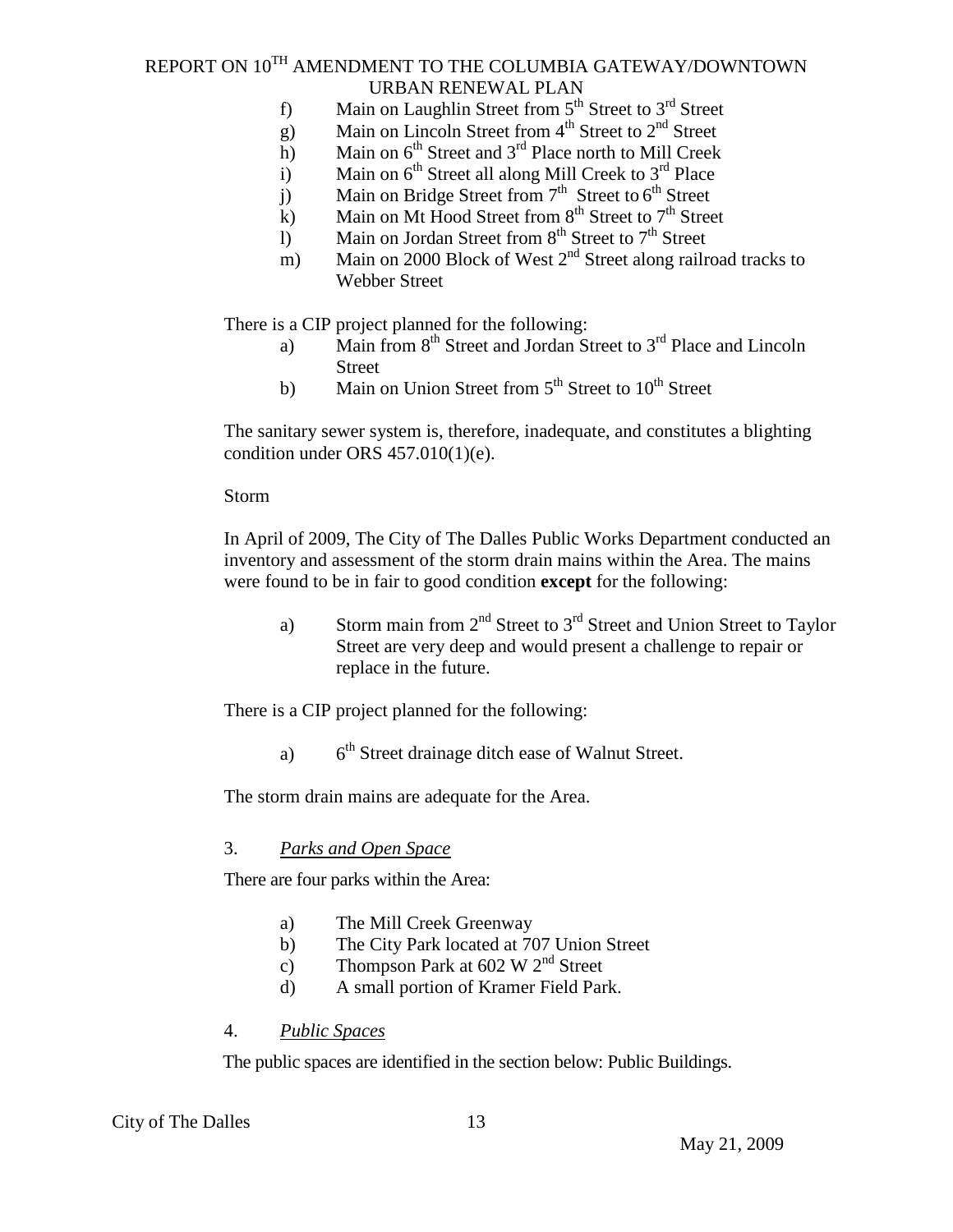### 5. *Public Parking*

There is public parking in the Area at the locations shown in the following table.

| <b>Spaces</b> | <b>Location</b>    | Map & Tax Lot             | <b>Owner/Agency</b>          |
|---------------|--------------------|---------------------------|------------------------------|
| 24            | 214 W. 3rd St.     | 1N 13E 3BB 3400, 3401     | City Parking Lot             |
| 18            | 313 Court St.      | 1N 13E 3BC 400            | City Hall Parking Lot        |
| 130           | 700 Union          | 1N 13E 3BC 8000, 8100     | <b>State Office Building</b> |
| 25            | 511 Washington     | 1N 13E 3BC 6800           | <b>County Court House</b>    |
| 66            | 602 W. 2nd St.     | 1N 13E 4AA 600            | <b>Thompson Park</b>         |
| 60            | 722 Court Street   | 1N 13E 3CB 800            | Library                      |
|               |                    | 1N 13E 3BD 700, 800, 900, |                              |
| 86            | 1st and Washington | 1000, 1100                | <b>City Parking Lot</b>      |
| 18            | 1st and Federal    | 1N 13E 3BD 1300, 1400     | City Parking Lot             |
| 56            | 101 W. 2nd St.     | 1N 13E 3BB 700, 500       |                              |
| 483           | Total              |                           |                              |

### **Table 3. Urban Renewal Area Public Parking Information**

*Source: City of The Dalles Staff*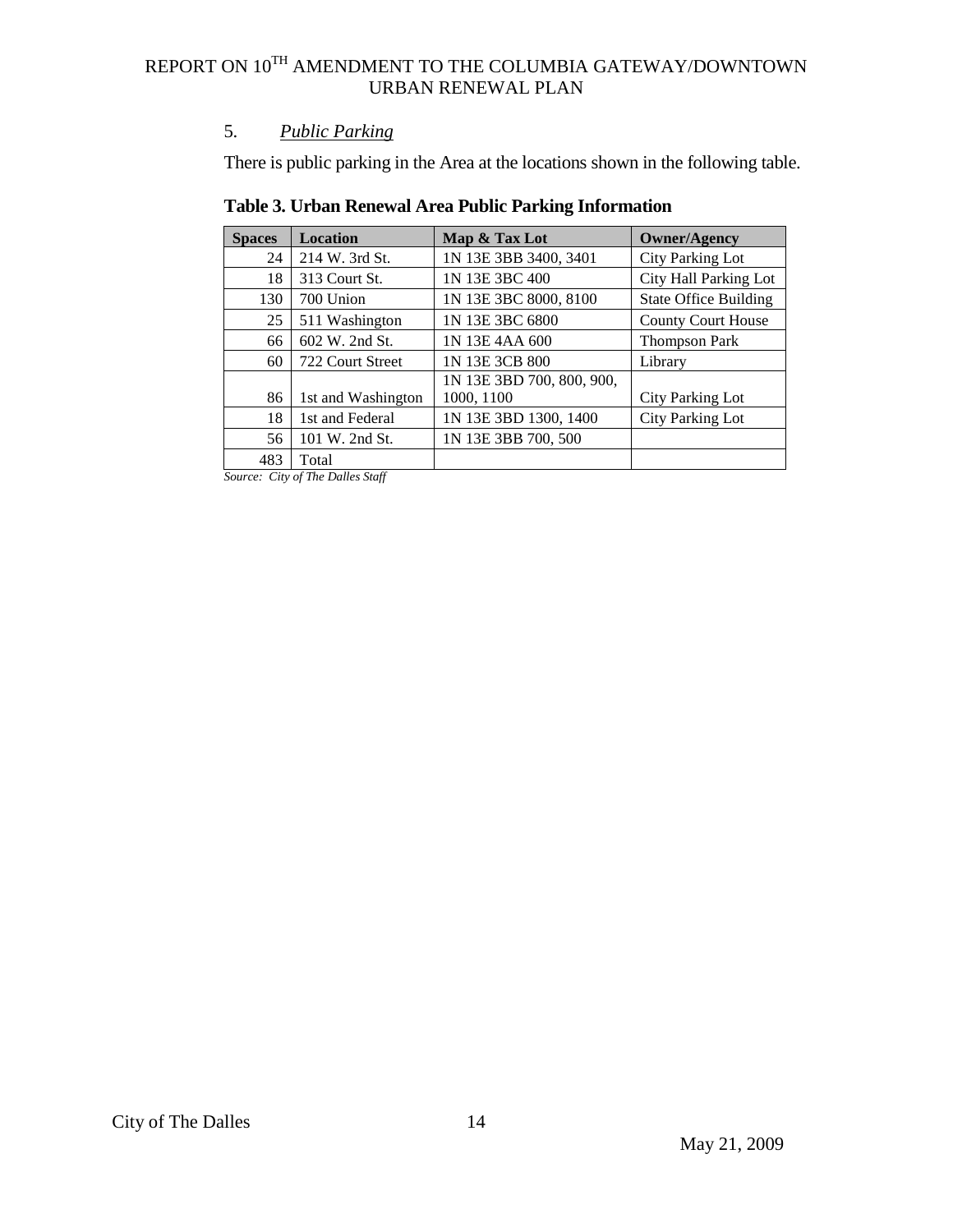### 6. *Public Buildings*

The Public Buildings as listed by the Wasco County Assessor are shown in the following table.

### **Table 4. Public Buildings**

| <b>Map and Taxlot</b> | Owner                                           | <b>Site Address</b> |
|-----------------------|-------------------------------------------------|---------------------|
|                       | <b>CIVIC AUDITORIUM HIST</b>                    |                     |
| 1N 13E 3 BD 9600      | <b>PRESERV</b><br><b>COLUMBIA GATEWAY URBAN</b> | 323 E 4TH           |
| 1N 13E 3 DA 100       | RENEWAL AGCY                                    | 901 E 2ND           |
| 1N 13E 3 BA 500       | DALLES CITY OF THE                              | 110 UNION           |
| 1N 13E 3 DA 3800      | <b>DALLES CITY OF THE</b>                       | 924 E 2ND           |
| 1N 13E 3 BD 200       | DALLES CITY OF THE                              | 105 LAUGHLIN        |
| 1N 13E 3 BB 3400      | DALLES CITY OF THE                              | 222 W 3RD           |
| 1N 13E 3 BB 3401      | DALLES CITY OF THE                              | 214 W 3RD           |
| 1N 13E 3 BD 800       | DALLES CITY OF THE                              | 308 E 1ST           |
| 1N 13E 3 BD 2700      | DALLES CITY OF THE                              | 313 E 2ND           |
| 1N 13E 3 BD 1200      | <b>DALLES CITY OF THE</b>                       | 201 FEDERAL         |
| 1N 13E 3 CB 800       | DALLES CITY OF THE                              | 722 COURT           |
| 1N 13E 3 BC 8100      | DALLES CITY OF THE                              | 700 UNION           |
| 1N 13E 3 BC 600       | DALLES CITY OF THE                              | 401 COURT           |
| 2N 13E 33 DC 800      | MID COL COMMUNITY ACTION                        | 1301 W 2ND          |
| 1N 13E 4 AA 700       | N. WASCO CO PARKS & REC DIST                    | 602 W 2ND           |
| 1N 13E 3 BC 8200      | N.WASCO CO PARKS & REC DIST                     | 707 UNION           |
| 2N 13E 33 C 1500      | NORTHERN WASCO CO PUD                           | 2000 W 2ND          |
| 2N 13E 33 C 1600      | NORTHERN WASCO CO PUD                           | 2050 W 2ND          |
| 2N 13E 33 CD 1100     | STATE OF OREGON                                 | 713 WEBBER          |
| 1N 13E 3 BC 2100      | THE DALLES ART ASSOCIATION                      | 220 E 4TH           |
| 1N 13E 3 BC 500       | THE DALLES FIRE DEPT                            | 313 COURT           |
| 1N 13E 3 BB 600       | UNITED STATES POSTAL SERVICE                    | 101 W 2ND           |
| 1N 13E 3 BB 400       | UNITED STATES POSTAL SERVICE                    | 205 UNION           |
| 1N 13E 3 BB 1300      | <b>WASCO COUNTY</b>                             | 410 W 2ND PL        |
| 2N 13E 33 C 1700      | WASCO COUNTY                                    | 808 WALNUT          |
| 1N 13E 3 BC 7600      | <b>WASCO COUNTY</b>                             | 206 E 5TH           |
| 1N 13E 3 BC 7700      | <b>WASCO COUNTY</b>                             | 202 E 5TH           |
| 1N 13E 3 CA 3000      | WASCO COUNTY                                    | 419 E 5TH           |
| 1N 13E 3 BC 6800      | <b>WASCO COUNTY</b>                             | 511 WASHINGTON ST   |
| 1N 13E 3 BC 1800      | WASCO ELECTRIC COOP INC                         | 105 E 4TH           |

*Source: City of The Dalles Staff*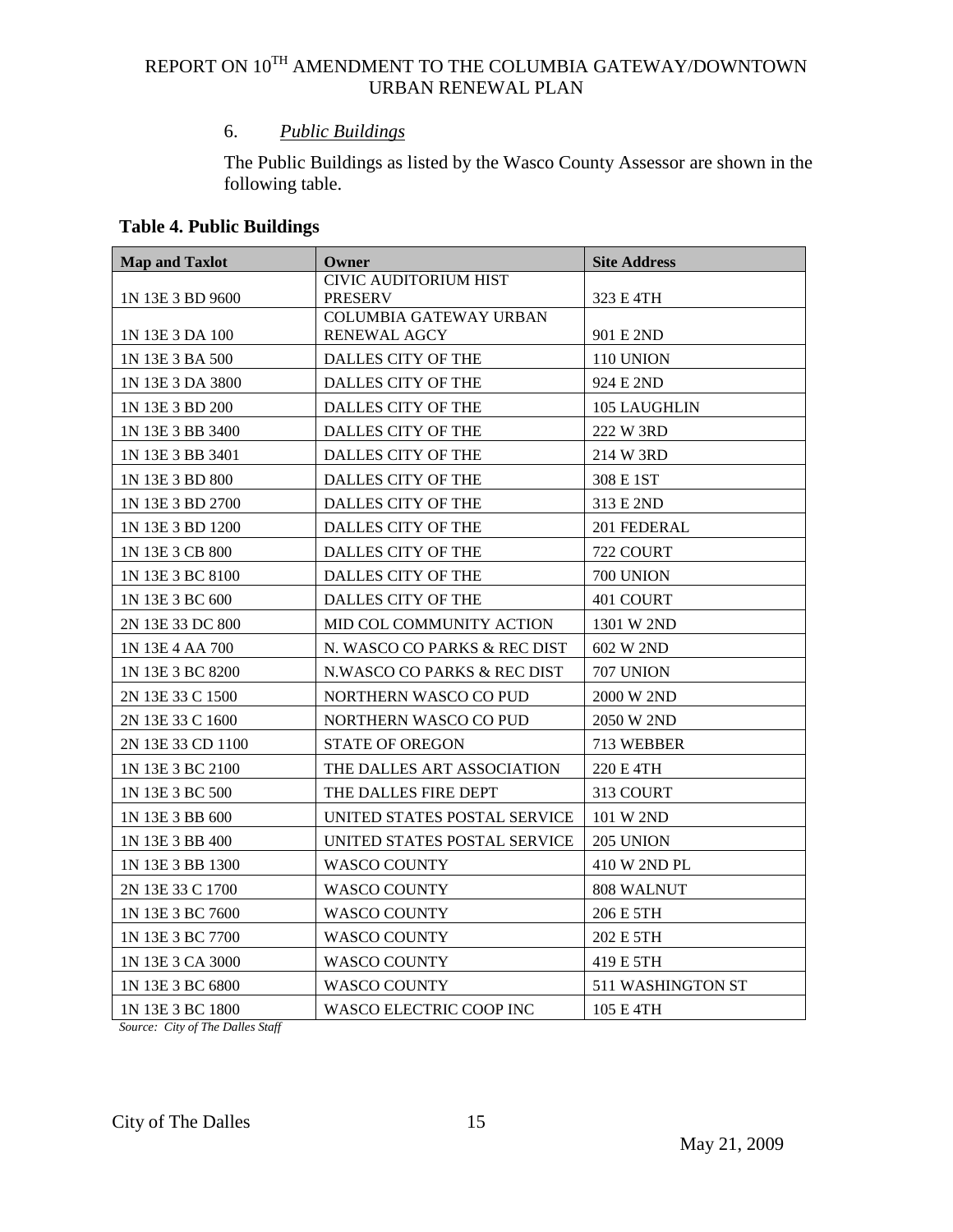### **C. Social Conditions**

There are 132 parcels in the Area classified by the Wasco County Assessor as having residential use.

The following information comes from the United States (US) Census and relate to the City of the Dalles as a whole and can be assumed to relate to the residential parcels in the Plan Area. As of the United States [Census](http://en.wikipedia.org/wiki/Census) of 2000, there were 12,156 people, 4,896 households and 3,226 families residing in the City of The Dalles. The [population density](http://en.wikipedia.org/wiki/Population_density) was 892.3 people per square mile (km<sup>2</sup>) and there were 5,227 housing units at an average density of 383.7 per square mile (km<sup>2</sup>).

The racial makeup of the city as of the 2000 census is shown in Table 5.

| <b>Racial Characteristics</b> | Percentage |
|-------------------------------|------------|
| White                         | 87.83%     |
| African American              | 0.39%      |
| Native American               | 1.20%      |
| Asian                         | 0.96%      |
| Pacific Islander              | 0.77%      |
| Other                         | 6.23%      |
| 2 or more races               | 2.62%      |
| Total                         | 100.00%    |

**Table 5. Racial Characteristics**

 *Source: United States Census of 2000*

The Census calculates Hispanic or Latino of any race as a separate category. [Hispanic](http://en.wikipedia.org/wiki/Hispanic_%28U.S._Census%29) or [Latino](http://en.wikipedia.org/wiki/Latino_%28U.S._Census%29) of any race was 10.5 percent of the population.

There were 4,896 households, 30 percent which had children under the age of 18 living with them, 51.1 percent which were [married couples](http://en.wikipedia.org/wiki/Marriage) living together, 10.6 percent which had a female householder with no husband present and 34.1 percent which were non-families. Individuals comprised 29.2 percent of all households and 13.5 percent had someone living alone who was 65 years of age or older. The average household size was 2.40 and the average family size was 2.94.

The population by age category in the 2000 census is shown in Table 6.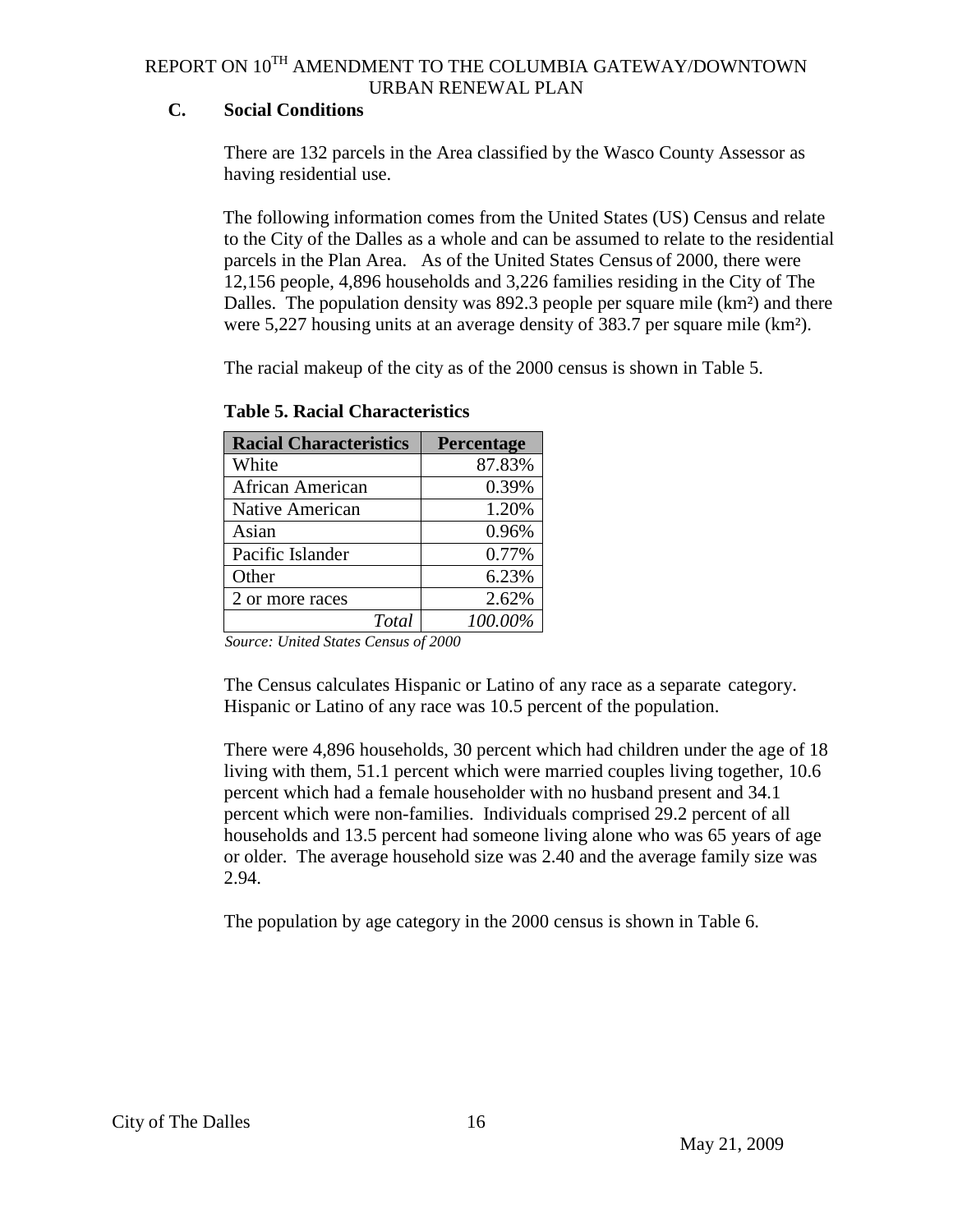| Age       | <b>Percentage</b>         |
|-----------|---------------------------|
| < 18      | 24.80%                    |
| 18-24     | 7.90%                     |
| 25-44     | 25.70%                    |
| $45 - 64$ | 23.50%                    |
| 65 >      | 18.1%                     |
| $\sim$    | TT . IC. .<br>$\sim$ 0.00 |

#### **Table 6. Population by Age**

*Source: United States Census of 2000*

The median age was 39 years. For every 100 females there were 94.7 males. For every 100 females age 18 and over, there were 91.5 males.

The median income is shown in Table 7.

|  | <b>Table 7. Median Income</b> |  |
|--|-------------------------------|--|
|--|-------------------------------|--|

| <b>Category</b> | <b>Income in Dollars Per Year</b> |
|-----------------|-----------------------------------|
| Family          | \$43,041                          |
| Male            | \$36,387                          |
| Female          | \$22,583                          |
| Per Capita      | \$17,511                          |

*Source: United States Census of 2000*

About 9.0 percent of families were below the [poverty line,](http://en.wikipedia.org/wiki/Poverty_line) as were 16.6 percent of those under age 18 and 8.6 percent of those age 65 or over.

The Portland State University Population Research Study of March 2008 estimates the population of The Dalles has increased to 13,170 as of July 1, 2007, an 8 percent increase in population over 7 years.

In May of 2006, ECONorthwest completed a population forecast for The Dalles.

Table 8 presents the population forecast for the City of The Dalles for the period 2006-2056. The forecast reaches a population of 22,545 by 2026 and 31,926 by 2056. The assumed growth rate for the 2006-2056 period is 1.9 percent annually until 2026, 1.3 percent between 2027 and 2046, and 0.9 percent between 2047 and 2056. This rate is based on The Dalles' growth between 1980 and 2005.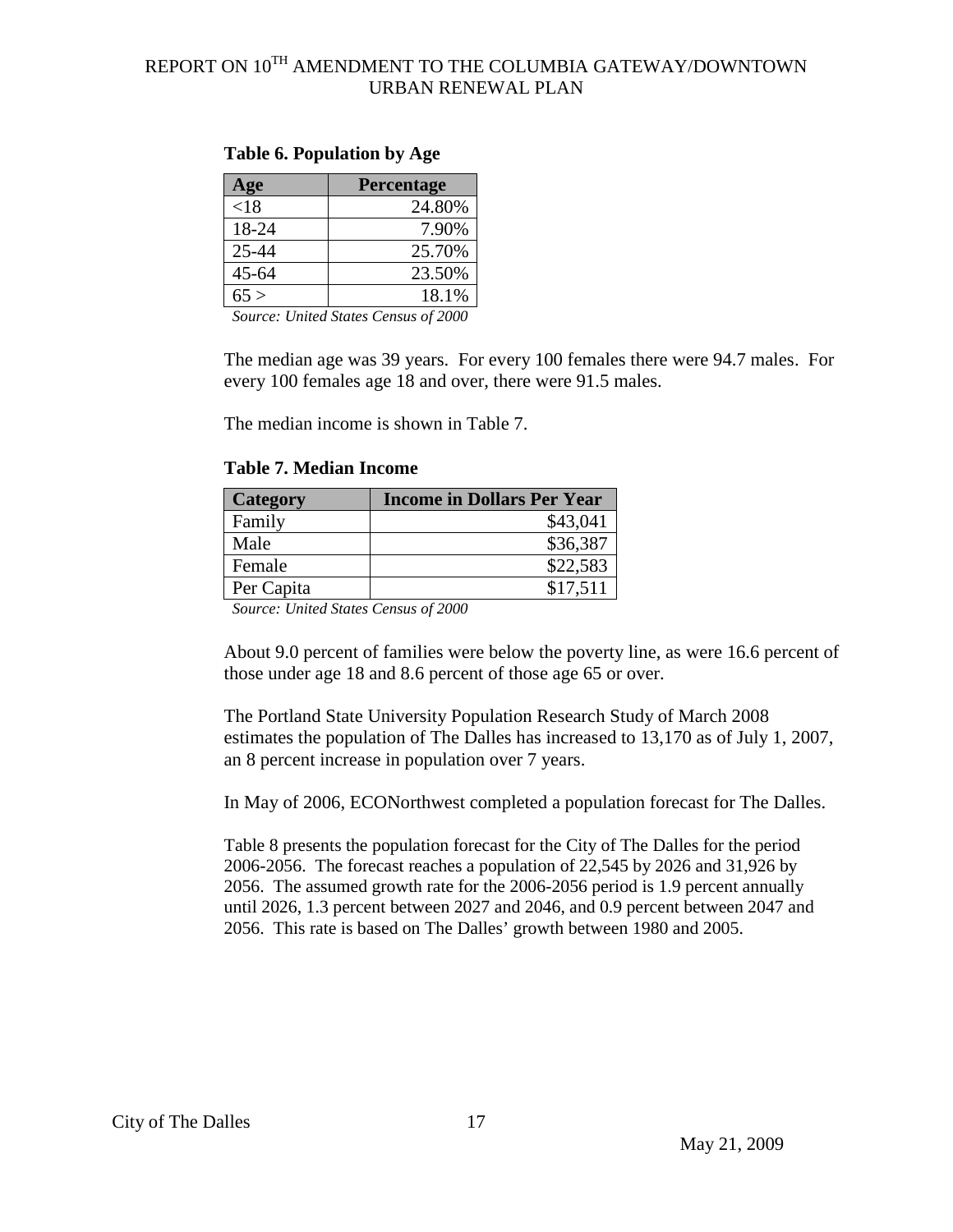| Year | <b>Population</b> | <b>Decade</b><br><b>Increase</b> | Av.<br><b>Annual</b><br>Growth | <b>Change</b> |
|------|-------------------|----------------------------------|--------------------------------|---------------|
|      |                   |                                  | Rate                           |               |
| 2006 | 15,472            |                                  |                                |               |
| 2016 | 18,677            | 3,204                            | 1.90%                          | 21%           |
| 2026 | 22,545            | 3,868                            | 1.90%                          | 21%           |
| 2036 | 25,653            | 3,108                            | 1.30%                          | 14%           |
| 2046 | 29,190            | 3,537                            | 1.30%                          | 14%           |
| 2056 | 31,926            | 2,736                            | .90%                           | 9%            |

#### **Table 8. Population Forecast**

*Source: U.S. Census and Population Research Center at Portland State University*

#### **D. Economic Conditions**

#### 1. *Taxable Value of Property within the Area*

The estimated total assessed value of the Area, including all real, personal, personal manufactured and utility properties, is \$86,332,755. The total assessed value of the City of The Dalles is \$752,003,143.

#### 2. *Building to Land Value Ratio*

An analysis of property values can be used to evaluate the economic condition of real estate investments in a given area. The relationship of a property's improvement value (the value of buildings and other improvements to the property) to its land value is generally an accurate indicator of the condition of real estate investments. This relationship is referred to as the "Improvement to Land Ratio" or "I:L." The values used are real market values. In urban renewal areas, the I:L may be used to measure the intensity of development or the extent to which an area has achieved its short- and long-term development objectives. A healthy condition of real estate investment in the The Dalles area would be 7:1. There are only 4.09 percent of the parcels in the Area that meet this improvement ratio.

Table 9 below "I:L Ratio of Parcels in the Area," shows the improvement to land ratios for taxable properties within the Area. As the table shows, approximately 80 percent of the study area's acreage has less than 2.0 improvement value; the I:L ratios for improved properties in the urban renewal study area are very low. This growing lack of proper utilization of land results in a stagnant and unproductive condition of land potentially useful and valuable for contributing to the public health, safety and welfare, constitutes blight in accordance with ORS 457.010(1)(h).

There are 71 parcels which do not have an improvement value listed, so these do not have an I:L ratio. There are 12 parcels that have no I:L ratio as the assessor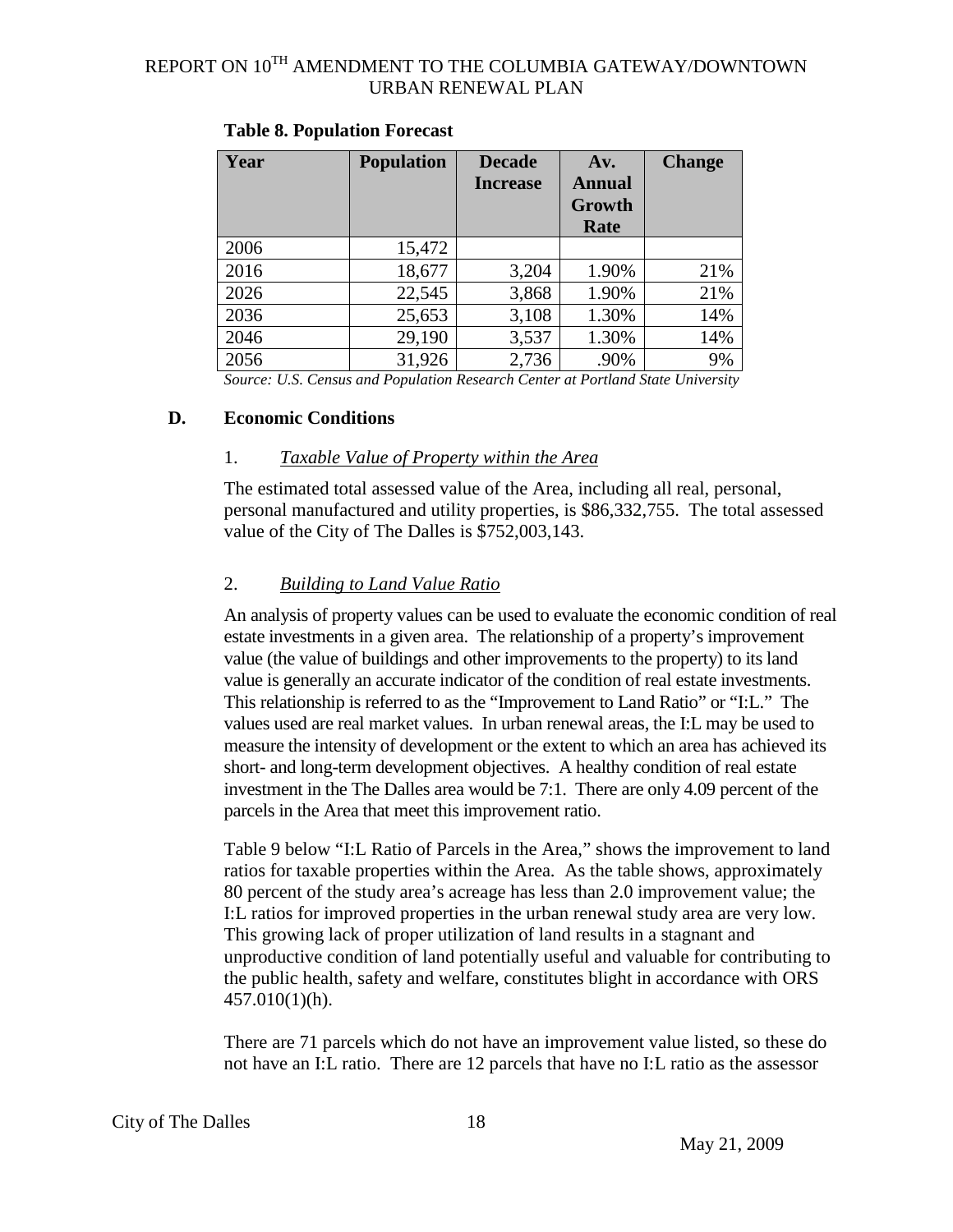has no value listed for the land because properties are non taxable. These parcels account for 7.1 acres.

| <b>I:L Ratio</b> | # Properties | Acreage | % of Total |
|------------------|--------------|---------|------------|
| 0                | 71           | 37.1    | 9.88%      |
| $0.01 - 0.99$    | 93           | 43.1    | 12.93%     |
| $1.00 - 1.99$    | 89           | 34.4    | 56.95%     |
| $2.00 - 2.99$    | 74           | 25.4    | 7.27%      |
| $3.00 - 3.99$    | 36           | 10.6    | 3.90%      |
| $4.00 - 4.99$    | 26           | 8.9     | 2.51%      |
| $5.00 - 5.99$    | 13           | 3.5     | 1.49%      |
| $6.00 - 6.99$    | 12           | 3.7     | 0.98%      |
| $7.00 - 7.99$    | 4            | 0.8     | 0.21%      |
| $8.00 - 8.99$    | 2            | 0.6     | 1.37%      |
| 9 and over       | 5            | 1.6     | 0.83%      |
| Government       | 12           | 7.1     | 1.68%      |
| Total            | 437          | 176.8   | 100.00%    |

**Table 9. I:L Ratio of Parcels in the Area**

*Source: Wasco County Assessor data*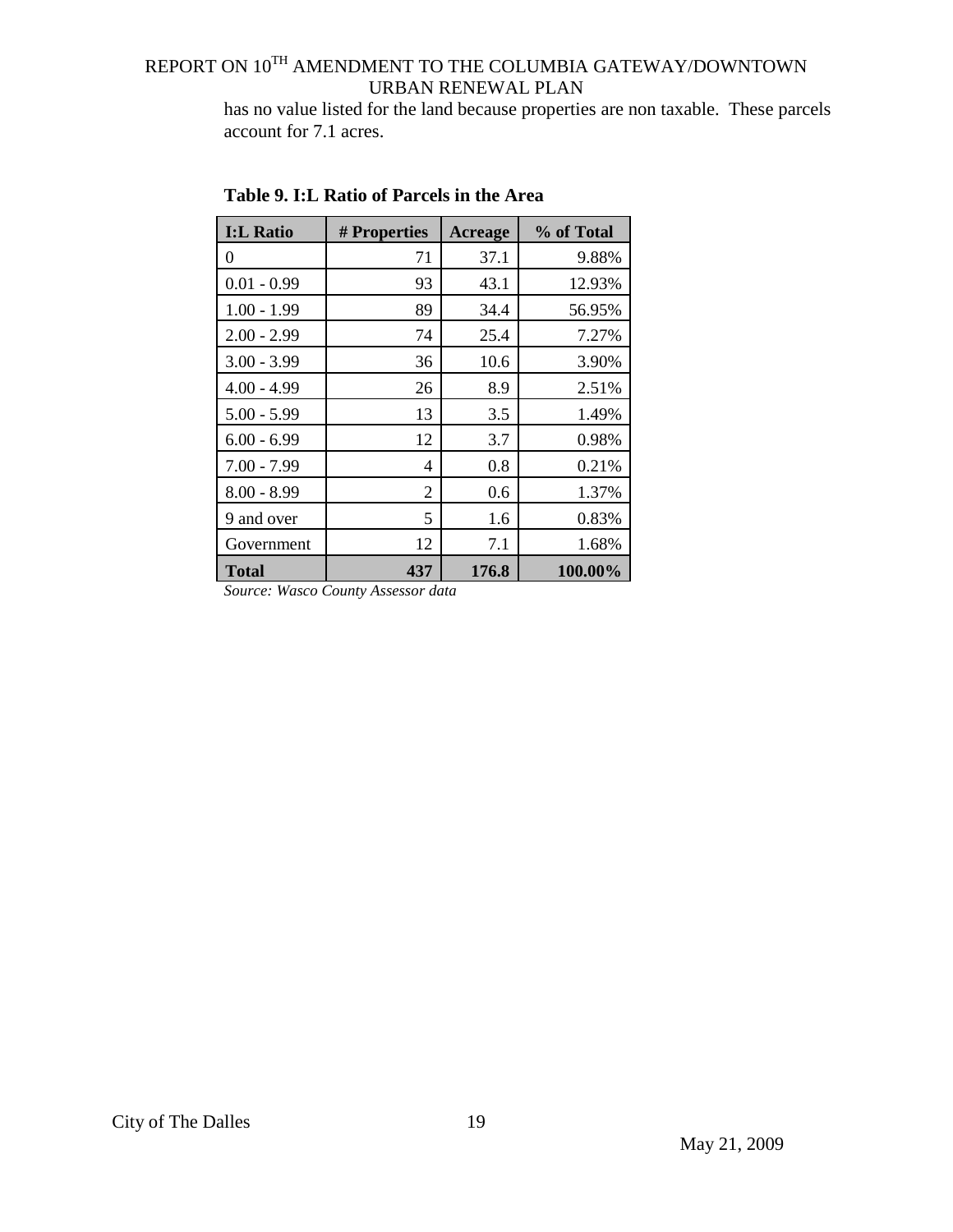### **E. Impact on Municipal Services**

The fiscal impact of tax increment financing on taxing districts that levy taxes within the Area ("affected taxing districts") is described in section IX of this Report. This subsection discusses the fiscal impacts resulting from potential increases in demand for municipal services.

Projected increases in mixed use, retail, commercial and residential occupancies within the Area will generally result in higher demand for fire, life safety and public safety services. The projected increase in occupancies within the Area will also raise the demand for water, sewer and storm drainage services.

These impacts will be offset by funding for projects from the Plan, including:

- Improved transportation systems including roads, sidewalks and greenway trails will benefit the citizens of The Dalles. The street improvements will allow residents to travel through the area more safely. The sidewalk and greenway improvements will benefit pedestrians and bicyclists by allowing for both more safety and an extended system of connections throughout the city. In addition, these improvements will contain GPS systems, as requested by the Fire District.
- Building conditions will be improved as a result of the Property Rehab Loan program and the Downtown  $2<sup>nd</sup>$  Story Rehab programs. If buildings receiving assistance also upgrade to have sprinkler systems, as requested by the Fire District, this installation will aid the Fire District on providing for the public safety in the Area.
- The proposed Marine Terminal dock will bring both jobs and economic vitality to The Dalles.
- The downtown parking structure will assist in the ability of patrons to frequent area businesses, thereby increasing economic vitality.
- In addition, developed sites will have employment opportunities for the citizens of The Dalles.
- The improvements to the Downtown Festival Area will assist in bringing economic stimulus to the The Dalles by providing a place for festival activities to occur.

These improvements help offset the fiscal impacts from the urban renewal area.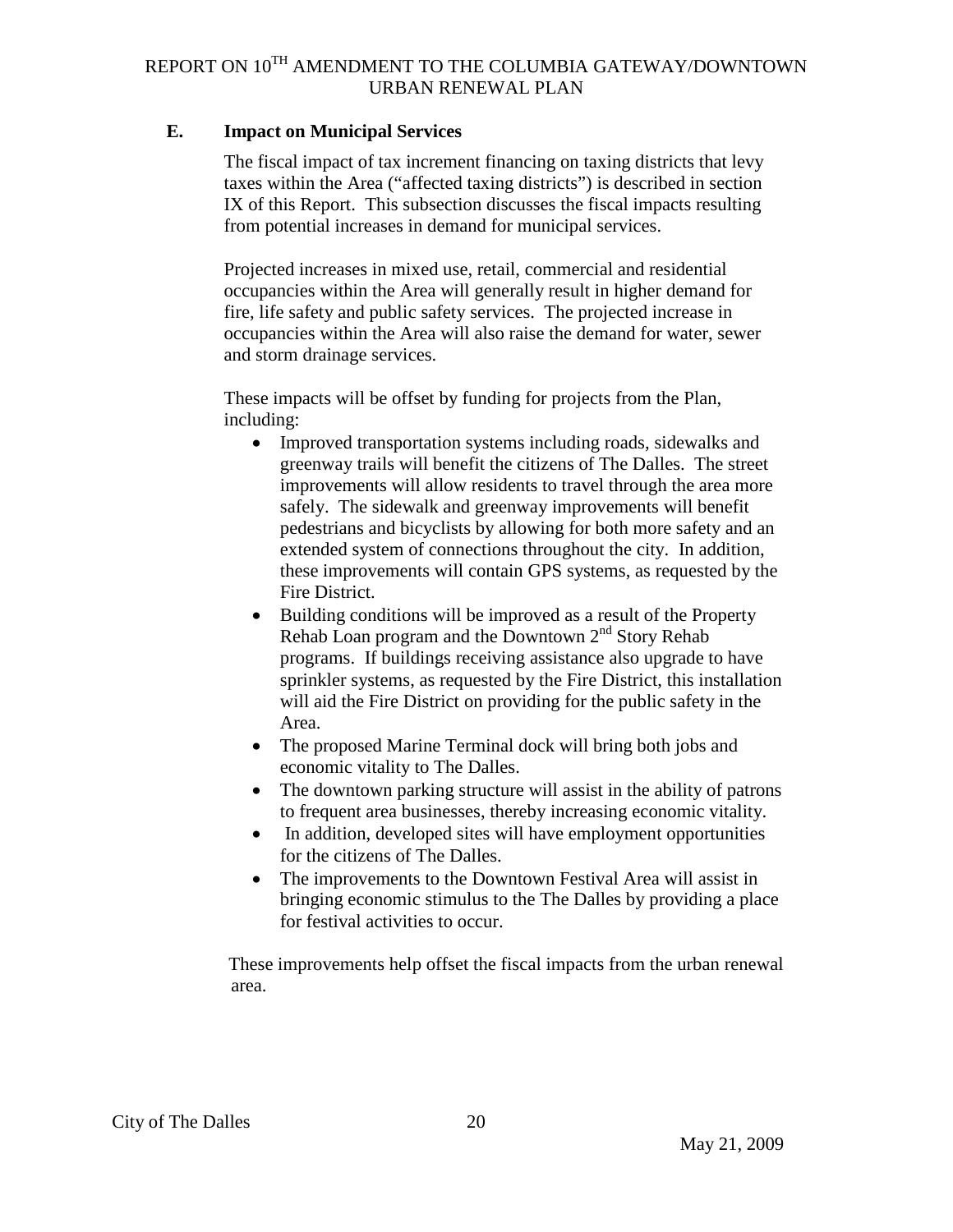### <span id="page-20-0"></span>**III. REASONS FOR SELECTION OF EACH URBAN RENEWAL AREA IN THE PLAN**

There is one urban renewal area in the Plan and it was selected to improve and prevent the future occurrence of blighted areas as defined in ORS 457.010(1).

### <span id="page-20-1"></span>**IV. THE RELATIONSHIP BETWEEN URBAN RENEWAL PROJECTS AND THE EXISTING CONDITIONS IN THE URBAN RENEWAL AREA**

This section describes the relationship between the NEW urban renewal projects called for in the Plan and the conditions generally described in Section I of this Report, and which are more specifically described below. The Project Map is shown in Figure 4. The projects are identified by the number used for identification in the Plan. The new projects are:

### 9. *Mill Creek Greenway Development*

This project has been changed from Mill Creek Greenway Acquisition to Mill Creek Greenway Development as acquisition for the project was completed through a donation from a private party. Although the property has been acquired, development of the greenway trial is still required.

#### Relationship to Existing Conditions

There is an existing, paved, Mill Creek Greenway Trail extending from the limited access bridge south of the  $6<sup>th</sup>$  Street bridge 600 feet west along the creek and which will be extended from its present terminus at the limited access bridge near the Condominiums. It will be extended under the  $6<sup>th</sup>$  Street bridge and then to connect to 2<sup>nd</sup> Street. An additional pedestrian bridge over Mill Creek will be needed to join with the Oil Can Henry property. The Mill Creek Greenway Trail is inadequate as it does not presently meet the full needs of the citizens of The Dalles. The Mill Creek Greenway Trail is a blighting condition in accordance with ORS 457.010 (1)(e).

### 15. *Brewery Grade Reconstruction*

This provides for the reconstructionof the transportation system in the area called Brewery Grade. It provides for a traffic circle and realignment of the streets within the Area.

### Relationship to Existing Conditions

The Brewery Grade area is presently a system of streets which is not functioning adequately for the present transportation demands and will not be sufficient for the future development of the Area. The transportation network in this area is blighted in accordance with ORS 457.010(1)(e).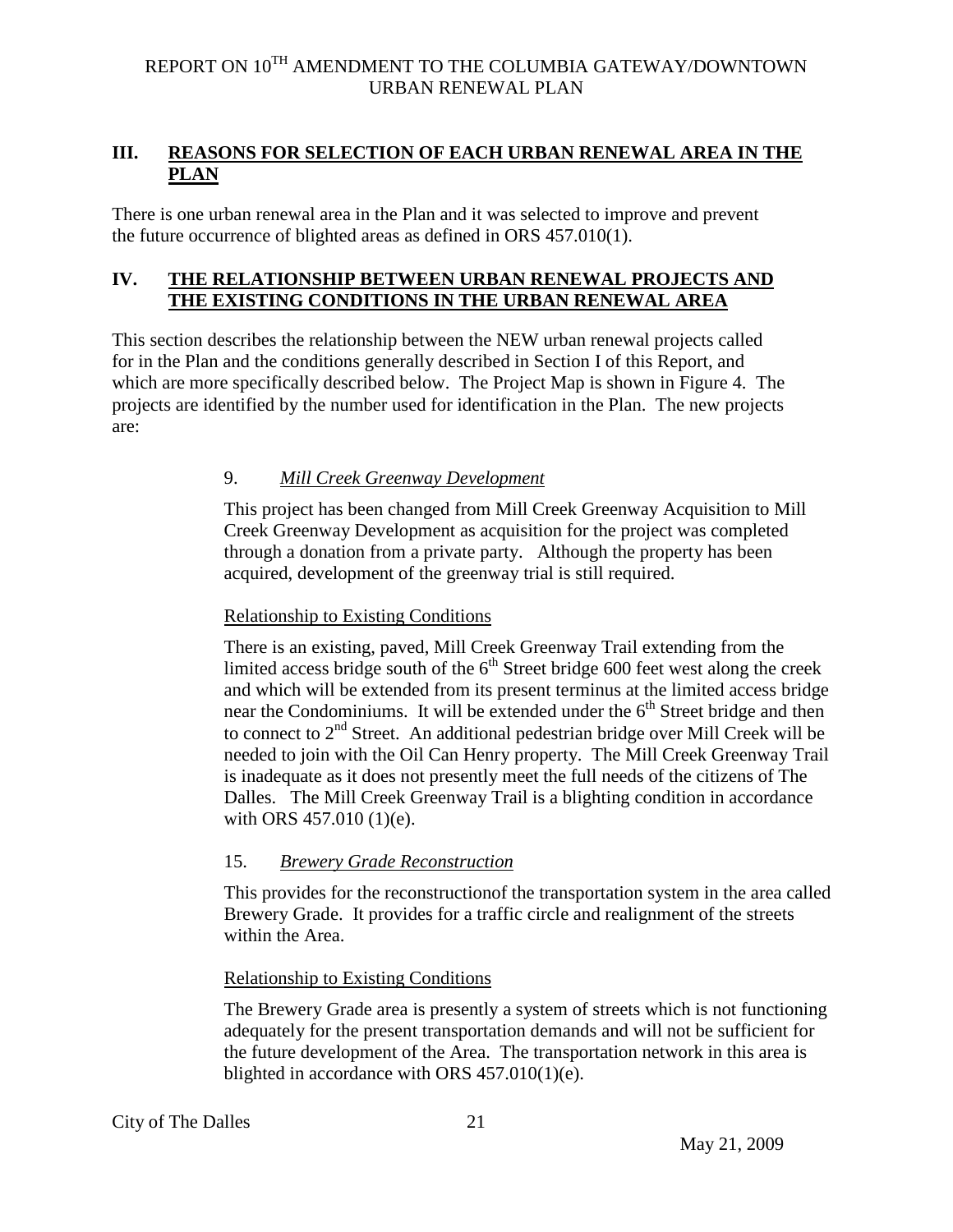### 16. *3rd Place Street Improvements*

The 3<sup>rd</sup> Place street improvements include street, utilities, curbs, sidewalks, lighting, landscaping, and associated improvements.

### Relationship to Existing Conditions

 $3<sup>rd</sup>$  Place is not to city standards and is in need of upgrading. The street is blighted in accordance with ORS 457.010(1)(e).

The following are not new projects, but are requests by the Fire District and will be allowed under existing project descriptions:

### 1. *Installation of Opticom GPS System*

This provides for the installation of an Opticom GPS system for traffic and pedestrian safety for the use of the Fire District and Police Department. This will be added as a component of the street and streetscape programs already in the Plan.

### Relationship to Existing Condition

There is no Opticom GPS system in the Area. Installation of this system will aid in the public safety of the Area.

### 2. *Installation of Sprinklers in Downtown Buildings*

This provides for the installation of fire sprinklers, as required, in buildings undergoing rehabilitation under the existing Property Rehabilitation Program.

### Relationship to Existing Conditions

Many buildings in the Area do not have sprinkler systems. They are unsafe to occupy because of defective quality of physical construction in accordance with ORS 457.010 (1)(a)(A).

### 3. *Water Systems Upgrades*

This provides for the upgrading of water lines throughout the Area. This will be done through the streetscape program already in the Plan.

### Relationship to Existing Conditions

There are no utility improvements as projects in the Plan. This would add the ability to upgrade water mains as streets were improved. This upgrade is a result of a request by the Fire District.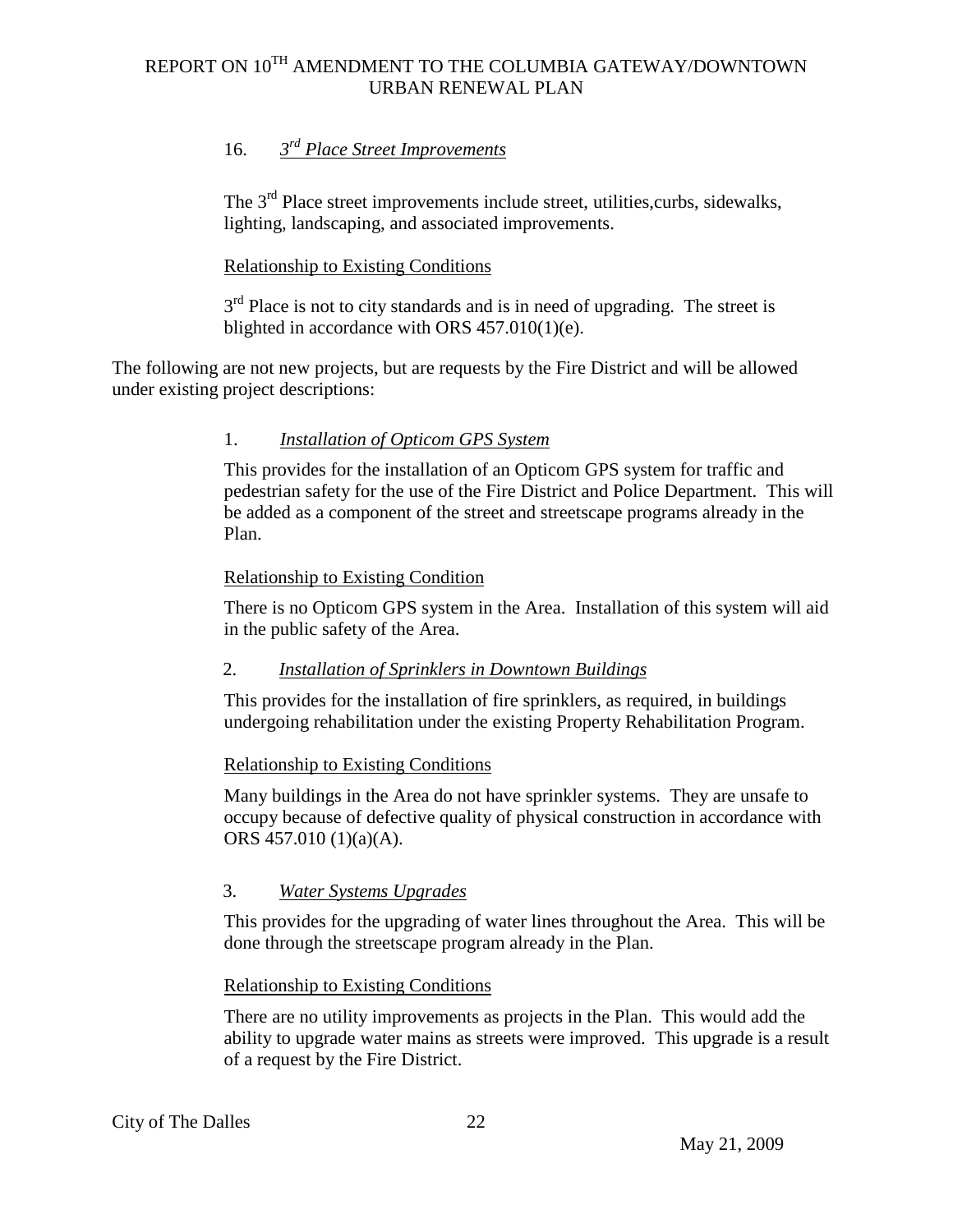

**Figure 4. Project Map**

City of The Dalles May 21, 2009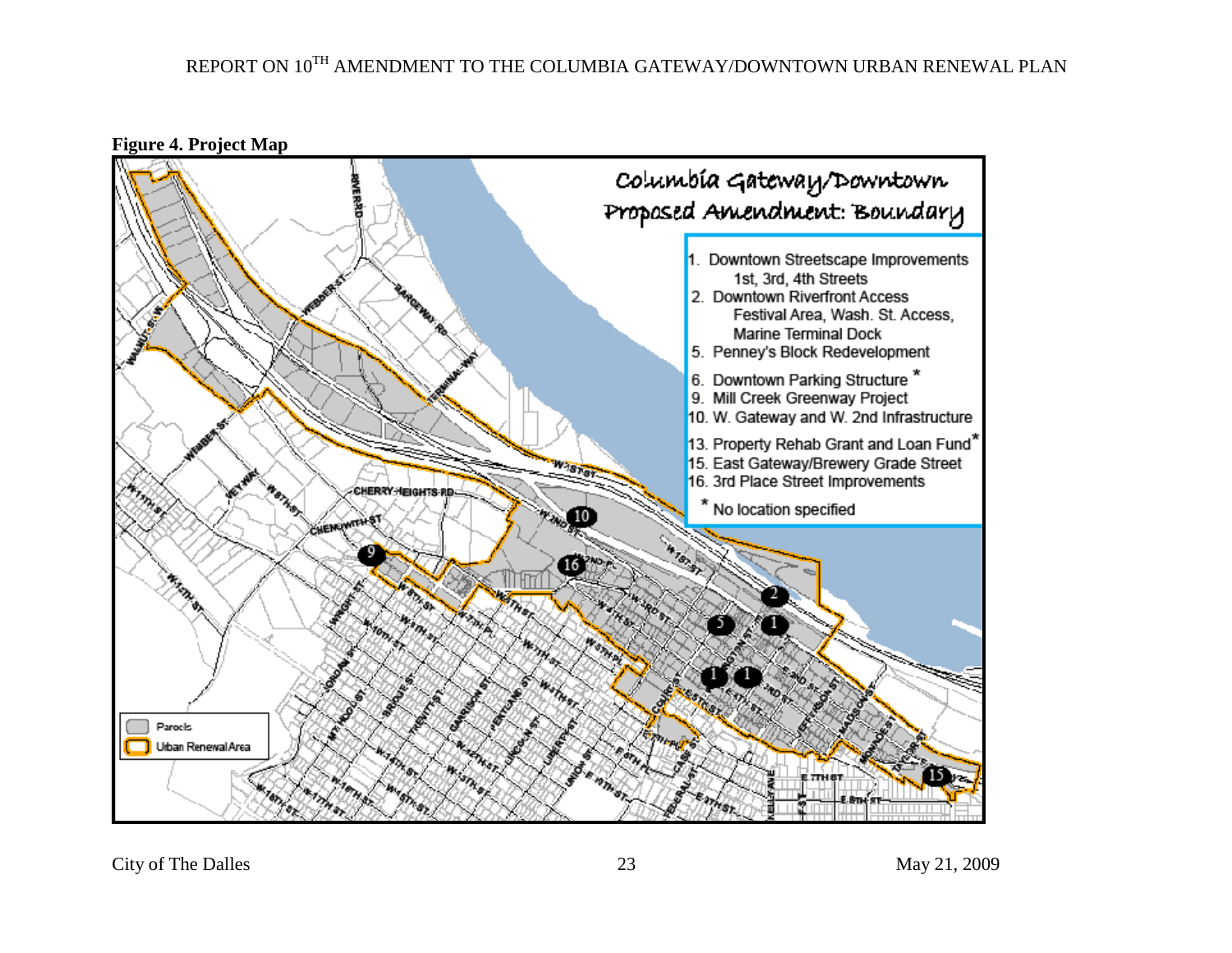### **V. THE EST. TOTAL COST OF EACH PROJECT AND THE SOURCES OF MONEYS TO PAY SUCH COSTS**

|           | The Dalles Urban Renewal Projects                   |                   |                 |                                          |                      |          |                 |
|-----------|-----------------------------------------------------|-------------------|-----------------|------------------------------------------|----------------------|----------|-----------------|
|           |                                                     |                   |                 |                                          |                      |          |                 |
| # in Plan | Project                                             | <b>Total Cost</b> | <b>UR Share</b> | With Inflation Cumulative Inflation rate |                      |          |                 |
|           | Admin 2009-2015                                     | 2,100,000         | 2,100,000       | 2,100,000                                |                      |          | 0 300K a year   |
|           | Admin 2016-2020                                     | 1,750,000         | 1,750,000       | 1,750,000                                | 3,850,000            |          | $0$ 350K a year |
|           | Admin 2021-2025                                     | 1,750,000         | 1,750,000       | 1,750,000                                | 5,600,000            |          | $0350K$ a year  |
|           | Downtown Streetscape Improvements                   |                   |                 |                                          | 5,600,000            |          |                 |
|           | 1st Street                                          | 1,800,000         | 1,700,000       | 1,700,000                                | 7,300,000            |          |                 |
|           | 3rd Street                                          | 3,000,000         | 2,750,000       |                                          | 3,025,000 10,325,000 | 1.1      |                 |
|           | 4th Street                                          | 1,375,000         | 1,250,000       |                                          | 1,375,000 11,700,000 | 1.1      |                 |
|           | <b>Downtown Riverfront Access</b>                   |                   |                 |                                          | 11,700,000           |          |                 |
|           | Festival Area                                       | 750,000           | 250,000         |                                          | 275,000 11,975,000   | 1.1      |                 |
|           | Washington Street St. RR Access                     | 5,700,000         | 2,300,000       |                                          | 2,530,000 14,505,000 | 1.1      |                 |
|           | Marine Terminal Dock                                | 3,000,000         | 1,800,000       |                                          | 1,980,000 16,485,000 | 1.1      |                 |
|           | 5 Penney's Block Redevelopment                      | 1,000,000         |                 |                                          | 16,485,000           |          |                 |
|           | 6 Downtown Parking Structure                        | 3,000,000         | 3,000,000       |                                          | 3,000,000 19,485,000 | $\Omega$ |                 |
|           | 9 Mill Creek Greenway                               | 400,000           | 400,000         |                                          | 440,000 19,925,000   | 1.1      |                 |
|           | 10 Gateway Project                                  |                   |                 |                                          | 19,925,000           |          |                 |
|           | West Gateway                                        | 1,500,000         | 1,250,000       |                                          | 1,250,000 21,175,000 | O        |                 |
|           | West 2nd Street Infrastructure                      | 2,000,000         | 1,800,000       |                                          | 1,800,000 22,975,000 |          |                 |
|           | 13 Property Rehab Grant and Loan Fund               |                   |                 |                                          | 22,975,000           |          |                 |
|           | Property Rehab Program                              | 4,100,000         | 2,300,000       |                                          | 2,300,000 25,275,000 |          |                 |
|           | Downtown 2nd Story Rehab                            | 500,000           | 500,000         |                                          | 500,000 25,775,000   |          |                 |
|           | 15 East Gateway/Brewery Grade Street Reconstruction | 4,200,000         | 2,100,000       |                                          | 2,100,000 27,875,000 | $\theta$ |                 |
|           | 16 3rd Place Street Improvements                    | 1,000,000         | 1,000,000       |                                          | 1,100,000 28,975,000 | 1.1      |                 |
|           | <b>Totals</b>                                       | 38,925,000        | 28,000,000      | 28,975,000                               |                      |          |                 |

### **Table 8. Projects and Costs in 2009 \$**

City of The Dalles May 21, 2009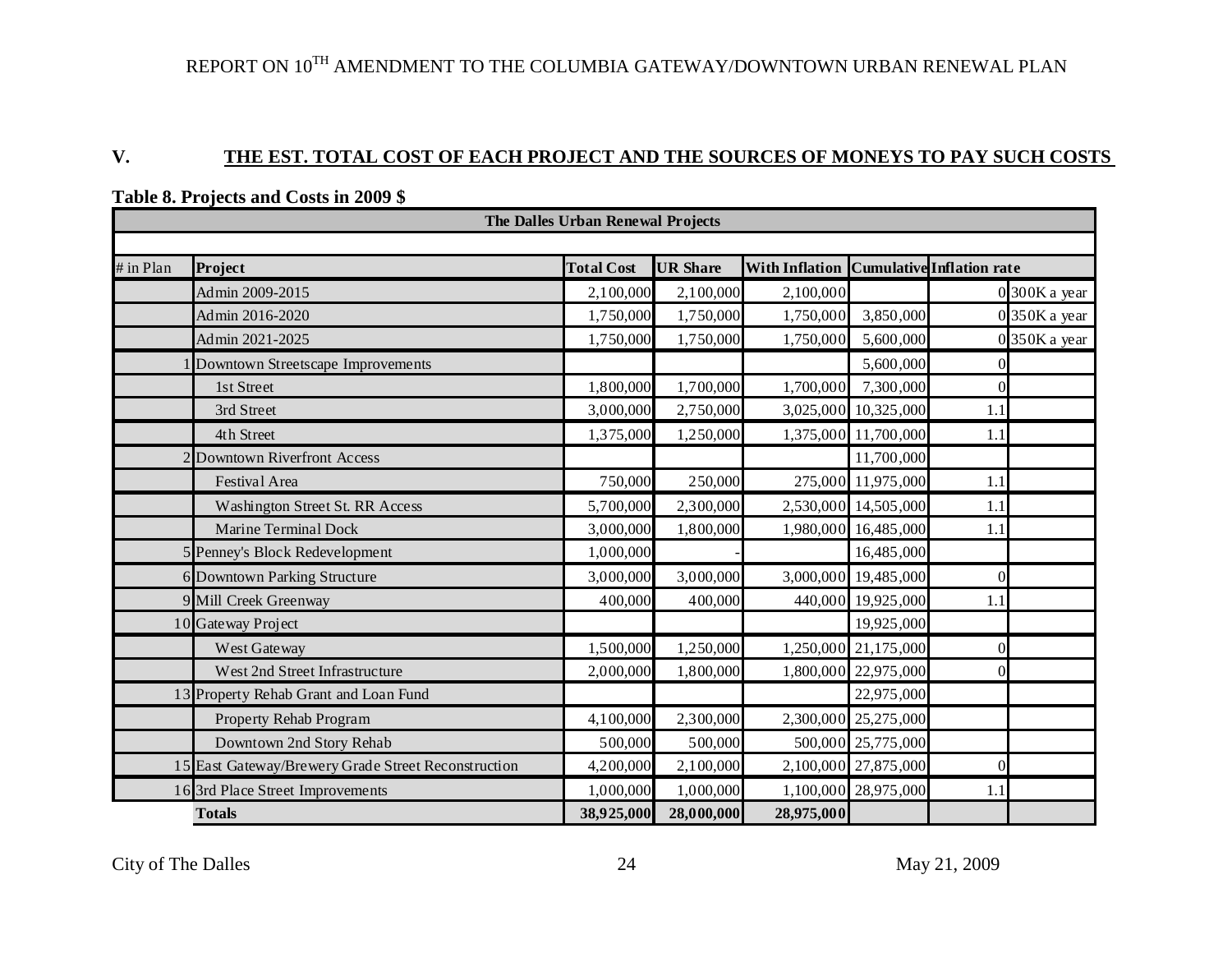### **VI. THE ANTICIPATED COMPLETION DATE FOR EACH PROJECT**

Projects will be ongoing and accomplished over the life of the Plan.

### **VII. THE ESTIMATED AMOUNT OF TAX INCREMENT REVENUES REQUIRED AND THE ANTICIPATED YEAR IN WHICH INDEBTEDNESS WILL BE RETIRED**

Table 9 shows the tax increment revenues and their allocation to loan repayments, reimbursements, debt service and debt service reserve funds. It is anticipated that all debt will be retired by the end of FY 2026. The maximum indebtedness is Twenty Nine Million, One Hundred Twenty Five Thousand Five Hundred Eighty Three dollars (\$29,125,583). The total amount of tax increment revenues required to service the debt is \$35,188,897.

|                             | 2009      | 2010      | 2011      | 2012      | 2013      | 2014      | 2015      | 2016      | 2017      |
|-----------------------------|-----------|-----------|-----------|-----------|-----------|-----------|-----------|-----------|-----------|
| <b>REVENUES</b>             |           |           |           |           |           |           |           |           |           |
| <b>Beginning Balance</b>    | 1,116,915 | 979,614   | 981,160   | 981,400   | 980,274   | 1,163,501 | 1,164,871 | 1,164,895 | 1,353,838 |
| <b>Current Year's Taxes</b> | 1,169,887 | 1,183,494 | 1,238,647 | 1,322,448 | 1,414,457 | 1,447,891 | 1,538,424 | 1,634,252 | 1,713,717 |
| Prior Years' Taxes          | 56,601    | 61,573    | 62,289    | 65,192    | 69,603    | 74,445    | 76,205    | 80,970    | 86,013    |
| Interest                    | 11,169    | 9,796     | 9,812     | 9,814     | 9,803     | 11,635    | 11,649    | 11,649    | 13,538    |
| Total                       | 2,354,572 | 2,234,477 | 2,291,908 | 2,378,854 | 2,474,136 | 2,697,472 | 2,791,149 | 2,891,767 | 3,167,106 |
| <b>EXPENDITURES</b>         |           |           |           |           |           |           |           |           |           |
| Debt Service, 2002 Bonds    | 466,882   | 468,428   | 468,668   | 467,542   | 465,188   | 466,558   | 466,582   | $\theta$  |           |
| Bond 1                      | 412,732   | 412,732   | 412,732   | 412,732   | 412,732   | 412,732   | 412,732   | 412,732   | 412,732   |
| Bond 2                      |           |           |           |           | 185,581   | 185,581   | 185,581   | 185,581   | 185,581   |
| Bond 3                      |           |           |           |           |           |           |           | 655,525   | 655,525   |
| Bond 4                      |           |           |           |           |           |           |           |           |           |
| Defeasance                  |           |           |           |           |           |           |           |           |           |
| <b>Total Long Term Debt</b> |           |           |           |           |           |           |           |           |           |
| Service                     | 879,614   | 881,160   | 881,400   | 880,274   | 1,063,501 | 1,064,871 | 1,064,895 | 1,253,838 | 1,253,838 |
| Short Term Debt             | 495,344   | 372,157   | 429,108   | 518,306   | 247,133   | 467,729   | 561,358   | 284,091   | 559,430   |
| Reserve                     | 879,614   | 881,160   | 881,400   | 880,274   | 1,063,501 | 1,064,871 | 1,064,895 | 1,253,838 | 1,253,838 |
| <b>Balance</b>              | 100,000   | 100,000   | 100,000   | 100,000   | 100,000   | 100,000   | 100,000   | 100,000   | 100,000   |

#### <span id="page-24-0"></span>**Table 9. Tax Increment Revenues**

City of The Dalles May 21, 2009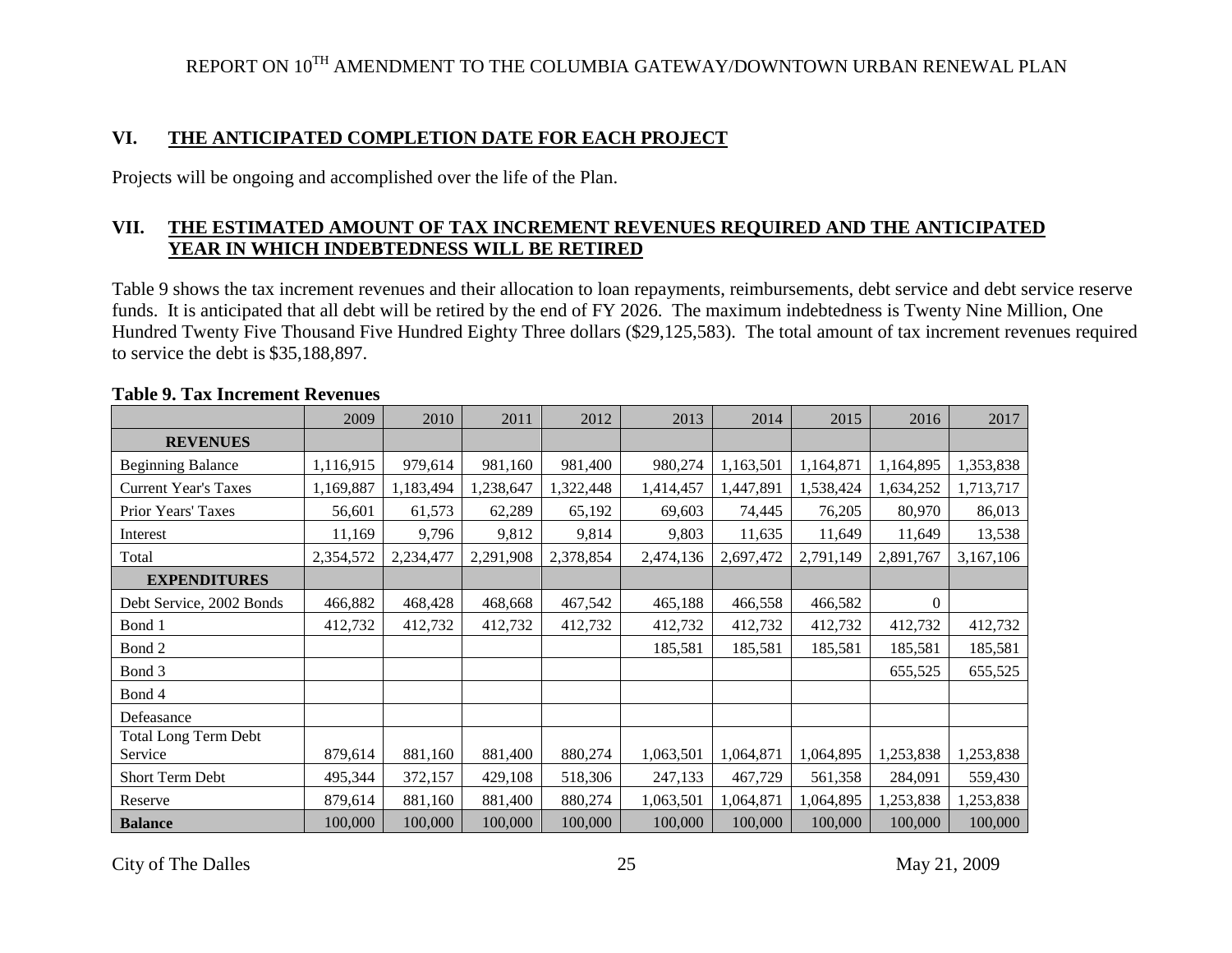### **Table 9. Tax Increment Revenues, cont.**

|                             | 2018      | 2019      | 2020      | 2021      | 2022      | 2023      | 2024      | 2025      | 2026      |
|-----------------------------|-----------|-----------|-----------|-----------|-----------|-----------|-----------|-----------|-----------|
| <b>REVENUES</b>             |           |           |           |           |           |           |           |           |           |
| <b>Beginning Balance</b>    | 1,353,838 | 1,353,838 | 1,091,106 | 1,780,273 | 1,752,558 | 1,752,558 | 1,752,558 | 1,752,558 | 2,097,034 |
| <b>Current Year's Taxes</b> | 2,213,460 | 2,290,726 | 2,395,831 | 2,505,071 | 2,618,612 | 2,680,459 | 2,803,447 | 2,931,354 | 3,064,377 |
| Prior Years' Taxes          | 90,196    | 116,498   | 120,565   | 126,096   | 131,846   | 137,822   | 141,077   | 147,550   | 154,282   |
| Interest                    | 13,538    | 13,538    | 10,911    | 17,803    | 17,526    | 17,526    | 17,526    | 17,526    | 20,970    |
| Total                       | 3,671,032 | 3,774,600 | 3,618,413 | 4,429,243 | 4,520,542 | 4,588,365 | 4,714,607 | 4,848,988 | 5,336,663 |
| <b>EXPENDITURES</b>         |           |           |           |           |           |           |           |           |           |
| Debt Service, 2002 Bonds    |           |           |           |           |           |           |           |           |           |
| Bond 1                      | 412,732   | 412,732   |           | $\Omega$  | $\Omega$  | $\Omega$  |           |           |           |
| Bond 2                      | 185,581   | 185,581   | 185,581   |           | $\Omega$  | $\Omega$  | $\Omega$  | $\Omega$  |           |
| Bond 3                      | 655,525   | 655,525   | 655,525   | 655,525   | 655,525   | 655,525   | 655,525   | 655,525   |           |
| Bond 4                      |           |           | 997,034   | 997,034   | 997,034   | 997,034   | 997,034   | 997,034   | 997,034   |
| Defeasance                  |           |           |           |           |           |           |           |           | 2,689,931 |
| <b>Total Long Term Debt</b> |           |           |           |           |           |           |           |           |           |
| Service                     | 1,253,838 | 1,253,838 | 1,838,140 | 1,652,558 | 1,652,558 | 1,652,558 | 1,652,558 | 1,652,558 | 3,686,964 |
| Short Term Debt             | 1,063,356 | 1,429,656 | 0         | 1,024,127 | 1,115,425 | 1,183,248 | 1,309,491 | 1,099,396 |           |
| Reserve                     | 1,253,838 | 841,106   | 1,652,558 | 1,652,558 | 1,652,558 | 1,652,558 | 1,652,558 | 997,034   |           |
| <b>Balance</b>              | 100,000   | 250,000   | 127,715   | 100,000   | 100,000   | 100,000   | 100,000   | 1,100,000 | 1,649,699 |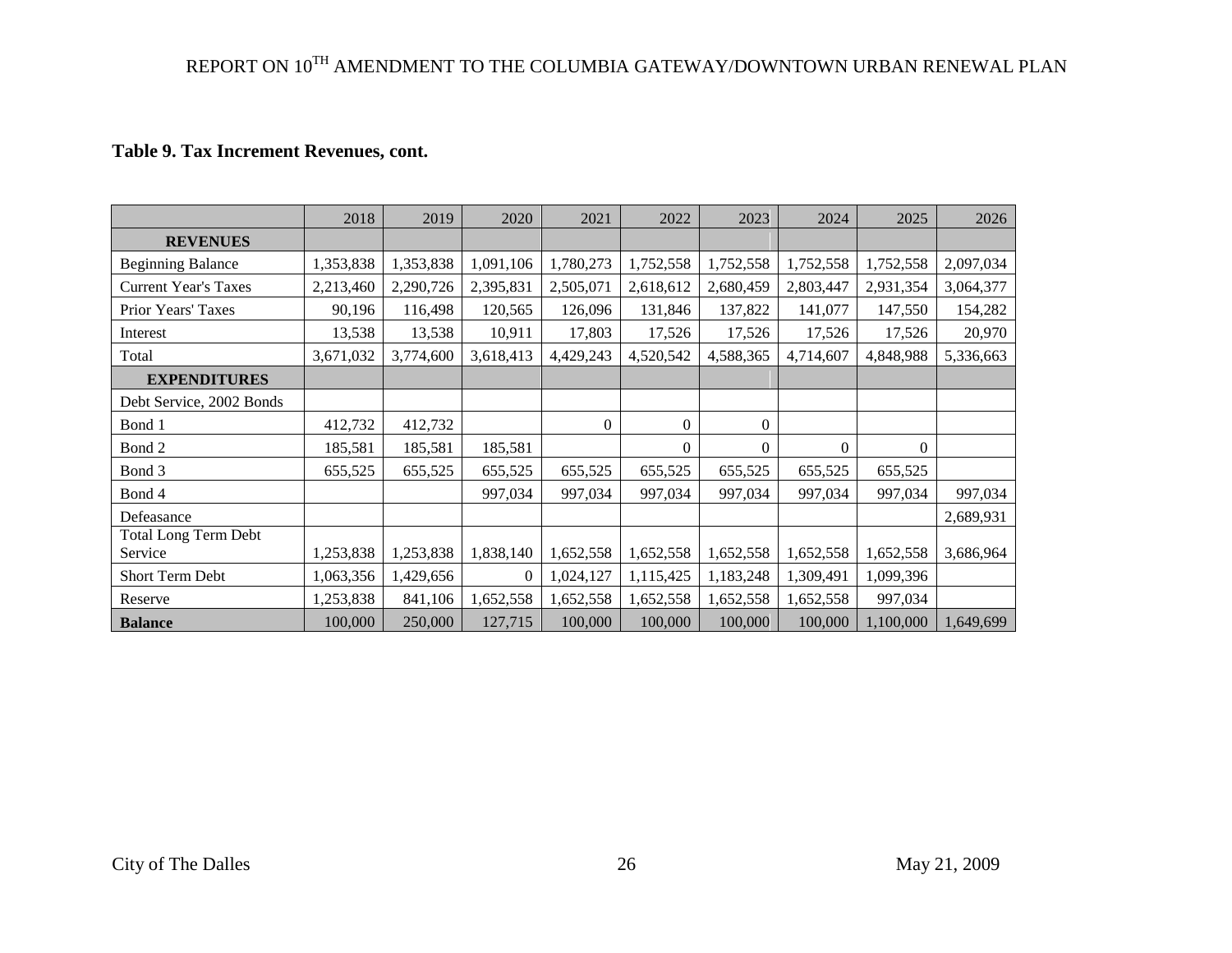#### **VIII. FINANCIAL ANALYSIS OF THE PLAN**

The estimated tax increment revenues through FY 2026, as shown above, are based on projections of the assessed value of development within the Area and payment of fees. The projections assume continued growth of values in the Area and the development of the Flour Mill project.

Table 10 shows the projected incremental assessed value, projected tax rates that would produce tax increment revenues and the annual tax increment revenues (not adjusted for undercollection, penalties and interest). These, in turn, provide the basis for the projections in Table 9.

|                               | 2009         | 2010       | 2011       | 2012       | 2013        | 2014        | 2015        |
|-------------------------------|--------------|------------|------------|------------|-------------|-------------|-------------|
| Columbia Gateway/Downtown     |              |            |            |            |             |             |             |
| Base                          | 24,866,020   |            |            |            |             |             |             |
| Excess                        | 61,466,735   | 63,625,054 | 66,659,593 | 71,215,317 | 75,998,827  | 81,021,513  | 86,295,333  |
| <b>Total AV</b>               | 86, 332, 755 | 88,491,074 | 91,114,482 | 95,670,206 | 100,453,716 | 105,476,402 | 110,750,222 |
|                               |              | 2.50%      | 2.50%      | 5.00%      | 5.00%       | 5.00%       | 5.00%       |
| <b>Consolidated Rate</b>      | 20.7926      | 19.9797    | 19.9588    | 19.9460    | 19.9909     | 19.1949     | 19.1487     |
| Division of Taxes Extended    | 1,278,053    | 1,271,207  | 1,330,448  | 1,420,460  | 1,519,288   | 1,555,199   | 1,652,443   |
| Division of Taxes Imposed     | 1,231,460    | 1,245,783  | 1,303,839  | 1,392,051  | 1,488,902   | 1,524,095   | 1,619,394   |
| <b>Compression Percentage</b> | 2.0%         | 2.0%       | 2.0%       | 2.0%       | 2.0%        | 2.0%        | 2.0%        |

#### **Table 10. Projected Incremental Assessed Value, Tax Rates and Tax Increment Revenues (Dollars)**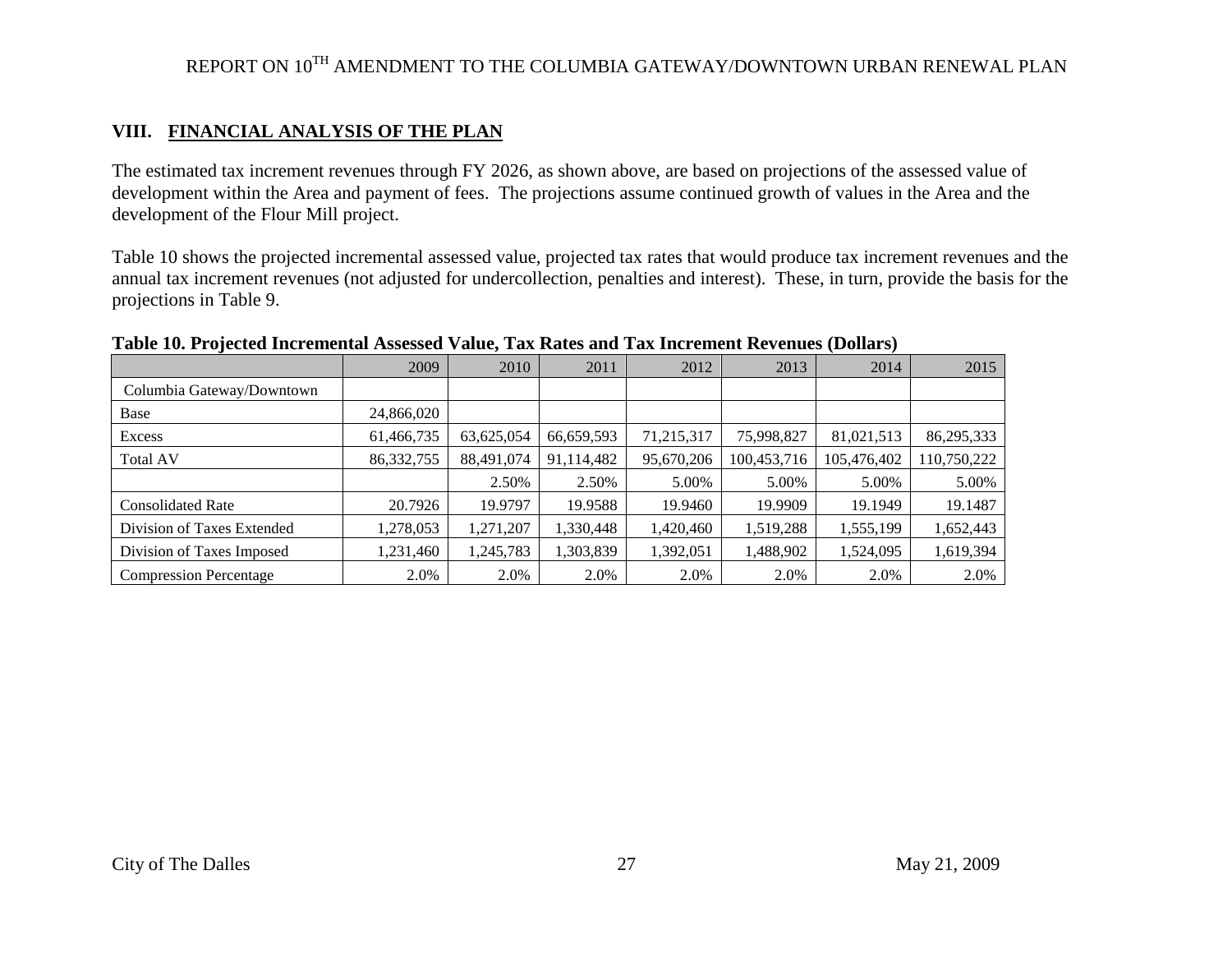|                               | 2016       | 2017        | 2018         | 2019        | 2020        | 2021        | 2022        |
|-------------------------------|------------|-------------|--------------|-------------|-------------|-------------|-------------|
| Columbia Gateway/Downtown     |            |             |              |             |             |             |             |
| Base                          |            |             |              |             |             |             |             |
| Excess                        | 91,832,844 | 96,484,353  | 129,824,250  | 135,995,416 | 142,413,428 | 149,088,160 | 156,029,882 |
| <b>Total AV</b>               | 16,287,733 | 120,939,242 | 154,279,139* | 160,450,305 | 166,868,317 | 173,543,049 | 180,484,771 |
|                               | 5.00%      | 4.00%       | 4.00%        | 4.00%       | 4.00%       | 4.00%       | 4.00%       |
| <b>Consolidated Rate</b>      | 19.1149    | 19.0780     | 18.3133      | 18.0925     | 18.0699     | 18.0479     | 18.0266     |
| Division of Taxes Extended    | 1,755,373  | 1,840,727   | 2,377,508    | 2,460,500   | 2,573,395   | 2,690,732   | 2,812,687   |
| Division of Taxes Imposed     | 1,720,266  | ۔803,912    | 2,329,958    | 2,411,290   | 2,521,927   | 2,636,917   | 2,756,434   |
| <b>Compression Percentage</b> | 2.0%       | 2.0%        | 2.0%         | 2.0%        | 2.0%        | 2.0%        | 2.0%        |

**Table 10. Projected Incremental Assessed Value, Tax Rates and Tax Increment Revenues (Dollars), cont.**

\*This increase reflects the Brewery Grade project coming onto the tax rolls.

#### **Table 10. Projected Incremental Assessed Value, Tax Rates and Tax Increment Revenues (Dollars), cont.**

|                               | 2023        | 2024          | 2025        | 2026        | 2027        | 2028          | 2029        |
|-------------------------------|-------------|---------------|-------------|-------------|-------------|---------------|-------------|
| Columbia Gateway/Downtown     |             |               |             |             |             |               |             |
| Base                          |             |               |             |             |             |               |             |
| Excess                        | 166,273,085 | 173,902,204   | 181,836,488 | 190,088,143 | 196,524,434 | 203, 153, 813 | 209,982,074 |
| <b>Total AV</b>               | 190,727,974 | 198, 357, 093 | 206,291,377 | 214,543,032 | 220,979,323 | 227,608,702   | 234,436,963 |
|                               | 4.00%       | 4.00%         | 4.00%       | 4.00%       | 3.00%       | 3.00%         | 3.00%       |
| <b>Consolidated Rate</b>      | 17.3156     | 17.3156       | 17.3156     | 17.3156     | 17.3156     | 17.3156       | 17.3156     |
| Division of Taxes Extended    | 2,879,118   | 3,011,221     | 3,148,608   | 3,291,490   | 3,402,938   | 3,517,730     | 3,635,966   |
| Division of Taxes Imposed     | 2,821,536   | 2,950,997     | 3,085,636   | 3,225,660   | 3,334,880   | 3,447,376     | 3,563,246   |
| <b>Compression Percentage</b> | 2.0%        | 2.0%          | 2.0%        | 2.0%        | 2.0%        | 2.0%          | 2.0%        |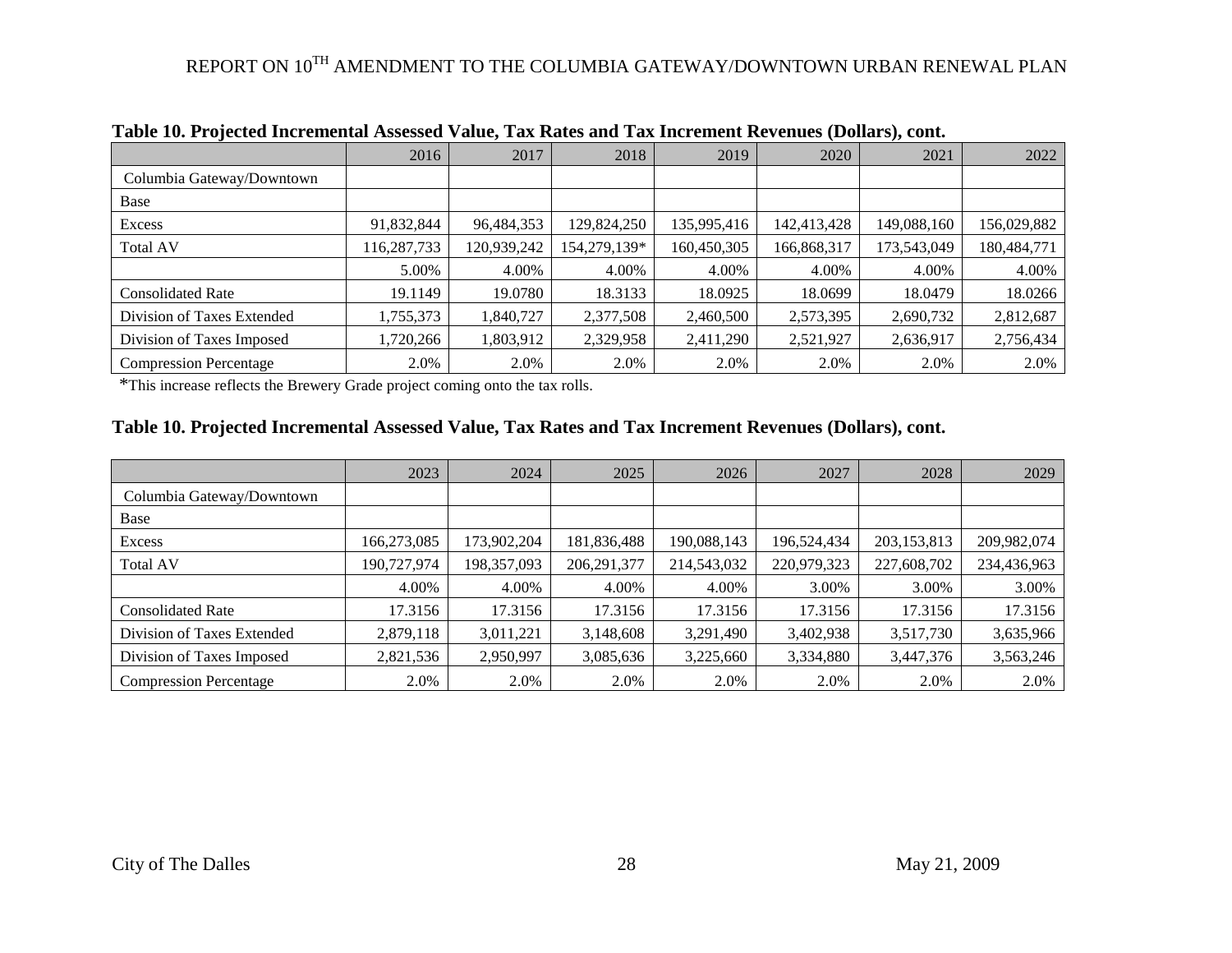|                               | 2030        | 2031        | 2032        | 2033        |
|-------------------------------|-------------|-------------|-------------|-------------|
| Columbia Gateway/Downtown     |             |             |             |             |
| Base                          |             |             |             |             |
| Excess                        | 217,015,183 | 224,259,286 | 231,720,711 | 239,405,979 |
| <b>Total AV</b>               | 241,470,072 | 248,714,175 | 256,175,600 | 263,860,868 |
|                               | 3.00%       | 3.00%       | 3.00%       | 3.00%       |
| <b>Consolidated Rate</b>      | 17.3156     | 17.3156     | 17.3156     | 17.3156     |
| Division of Taxes Extended    | 3,757,748   | 3,883,184   | 4,012,383   | 4,145,458   |
| Division of Taxes Imposed     | 3,682,593   | 3,805,520   | 3,932,135   | 4,062,549   |
| <b>Compression Percentage</b> | 2.0%        | 2.0%        | 2.0%        | 2.0%        |

### **Table 10. Projected Incremental Assessed Value, Tax Rates and Tax Increment Revenues (Dollars), cont.**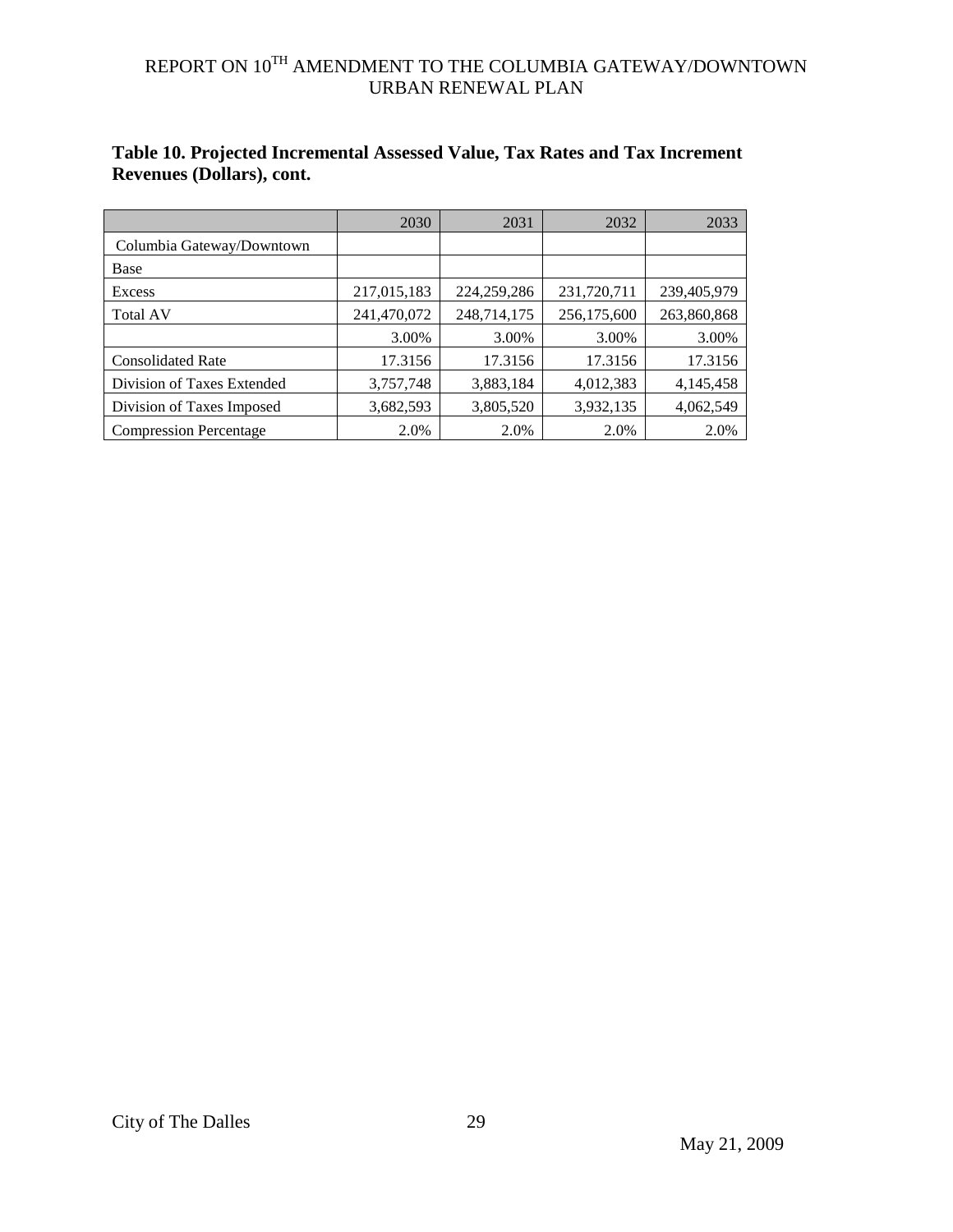### <span id="page-29-0"></span>REPORT ON  $10^{TH}$  AMENDMENT TO THE COLUMBIA GATEWAY/DOWNTOWN URBAN RENEWAL PLAN **IX. IMPACT OF THE TAX INCREMENT FINANCING, BOTH UNTIL AND AFTER THE INDEBTEDNESS IS REPAID, UPON ALL ENTITIES LEVYING TAXES UPON PROPERTY IN THE URBAN RENEWAL AREA**

The impact of tax increment financing on overlapping taxing districts consists primarily of the property tax revenues foregone on permanent rate levies as applied to the growth in assessed value in the Area.

The tables below show no impacts on the The Dalles Public Schools School or the Educational Service District. Under current school funding law, property tax revenues are combined with State School Fund revenues to achieve per-student funding targets. Under this system, property taxes foregone because of the use of Tax Increment Financing are replaced with State School Fund revenues. These projections are for revenues foregone through FY 2026.

#### **Table 11. Projected Impact on Taxing District Permanent Rate Levies During Use of Tax Increment Financing**

| <b>Taxing District</b>           | <b>Total</b><br><b>Revenues</b><br>Foregone | Average<br>Annual<br><b>Revenues</b><br>Foregone |
|----------------------------------|---------------------------------------------|--------------------------------------------------|
| <b>WASCO COUNTY</b>              | 4,931,522                                   | 308,220                                          |
| PORT OF THE DALLES               | 232,758                                     | 14,547                                           |
| THE DALLES CITY                  | 3,497,167                                   | 218,573                                          |
| NORTHERN WASCO PARK & REC        | 788,501                                     | 49,281                                           |
| COLUMBIA GORGE COMMUNITY COLLEGE | 313,475                                     | 19,592                                           |
| MID-COL FIRE & RESCUE            | 2,435,898                                   | 152,244                                          |
| <b>LIBRARY</b>                   | 788,617                                     | 49,289                                           |
| <b>COUNTY 4H</b>                 | 286,453                                     | 17,903                                           |
| <b>SOIL CONSERVATION</b>         | 213,390                                     | 13,337                                           |

The average impact of foregone revenues as a percentage of the total permanent rate levy of each taxing district, is shown in Table 12 below.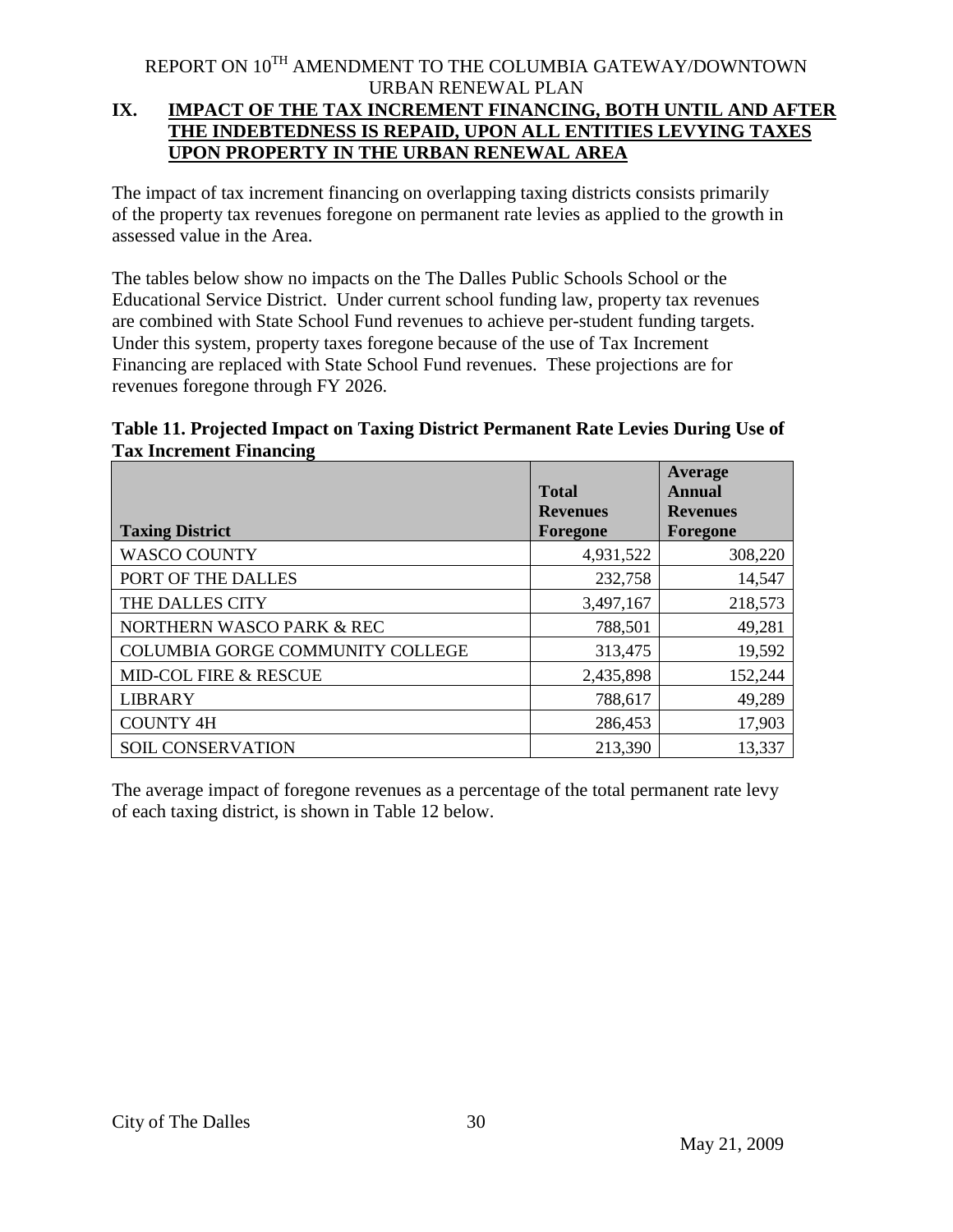|                                         | <b>FY</b><br>2008/2009 |           |
|-----------------------------------------|------------------------|-----------|
| <b>Taxing District</b>                  | Levy                   | % of Levy |
| <b>WASCO COUNTY</b>                     | 6,807,527              | 4.5%      |
| PORT OF THE DALLES                      | 223,307                | 6.5%      |
| THE DALLES CITY                         | 1,932,068              | 11.3%     |
| NORTHERN WASCO PARK & REC               | 550,131                | 9.0%      |
| <b>COLUMBIA GORGE COMMUNITY COLLEGE</b> | 431,130                | 4.5%      |
| <b>MID-COL FIRE &amp; RESCUE</b>        | 2,365,780              | 6.4%      |
| <b>LIBRARY</b>                          | 1,054,432              | 4.7%      |
| <b>COUNTY 4H</b>                        | 393,966                | 4.5%      |
| <b>SOIL CONSERVATION</b>                | 294,566                | 4.5%      |

Table 13 shows the increase in permanent rate levy revenues that would occur after termination of the tax increment financing in FY2026. By FY 2033, revenues added to the permanent rate levies would substantially equal the revenues foregone during the use of tax increment financing.

| Table 13. Additional Revenues Obtained After Termination of Tax Increment |  |  |
|---------------------------------------------------------------------------|--|--|
| Financing by FY 2033                                                      |  |  |

|                                         | <b>Revenues</b><br><b>Gained by</b><br><b>Taxing District</b><br>FY 2027 - FY |
|-----------------------------------------|-------------------------------------------------------------------------------|
| <b>Taxing District</b>                  | 2033                                                                          |
| <b>WASCO COUNTY</b>                     | 5,217,676                                                                     |
| PORT OF THE DALLES                      | 246,264                                                                       |
| THE DALLES CITY                         | 3,700,092                                                                     |
| NORTHERN WASCO PARK & REC               | 834,254                                                                       |
| <b>COLUMBIA GORGE COMMUNITY COLLEGE</b> | 331,665                                                                       |
| MID-COL FIRE & RESCUE                   | 2,577,242                                                                     |
| <b>LIBRARY</b>                          | 834,377                                                                       |
| <b>COUNTY 4H</b>                        | 303,075                                                                       |
| <b>SOIL CONSERVATION</b>                | 225,773                                                                       |

### <span id="page-30-0"></span>**X. RELOCATION REPORT**

There are no businesses or residents to be relocated under the Plan at the time of this  $10<sup>th</sup>$ Amendment.